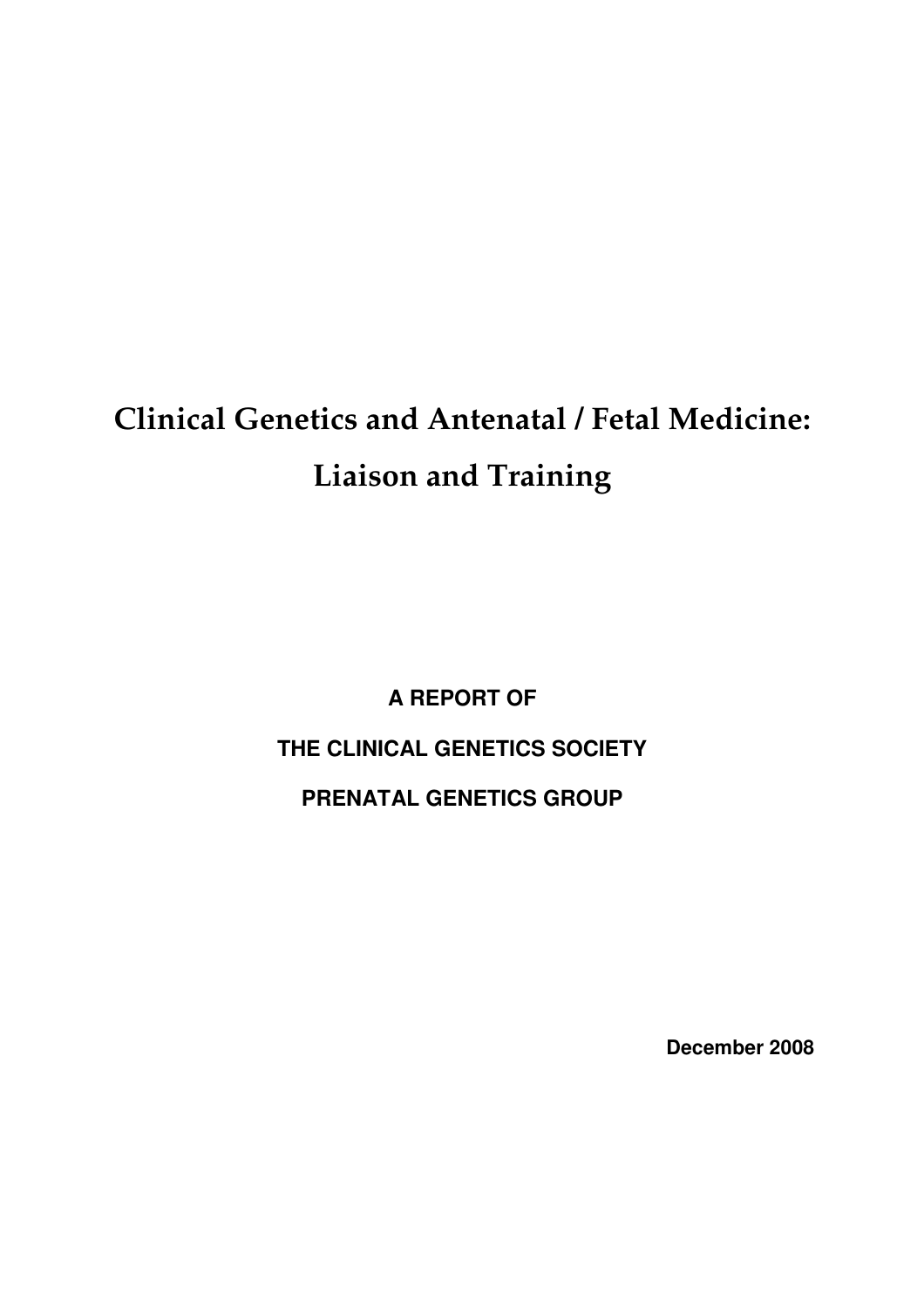## **Index**

|                                                                     |                                              |                                                           | Page |
|---------------------------------------------------------------------|----------------------------------------------|-----------------------------------------------------------|------|
| Summary of Recommendations                                          |                                              |                                                           | 2    |
| Background                                                          |                                              |                                                           | 3    |
| Aim                                                                 |                                              |                                                           | 4    |
| Previous College Statements and Other Documents                     |                                              |                                                           | 4    |
| The National Screening Committee                                    |                                              |                                                           | 6    |
| <b>Fetal Pathology Services</b>                                     |                                              |                                                           | 6    |
| <b>Surveys of Existing Practice</b>                                 |                                              |                                                           | 7    |
|                                                                     | i                                            | Survey of UK Regional Genetic Centres: Key Issues         | 7    |
|                                                                     | ii                                           | Survey of BMFMS Members: Key Issues                       | 9    |
| <b>Full Recommendations</b>                                         |                                              |                                                           | 11   |
| Role of the Lead Clinician for Prenatal Genetics in Genetic Centres |                                              |                                                           |      |
| Appendix I:                                                         |                                              | Terms of Reference, Prenatal Genetics Group               | 15   |
| Appendix II:                                                        | a.                                           | The National Screening Committee                          | 16   |
|                                                                     | b.                                           | <b>Congenital Anomaly Registers</b>                       | 18   |
| Appendix III:                                                       | Fetal Pathology and Storage of Fetal Samples |                                                           | 19   |
| Appendix IV:                                                        | a.                                           | Questionnaire to UK Regional Genetics Centres             | 21   |
|                                                                     | b.                                           | Data: Survey of UK Regional Genetic Centres               | 23   |
| Appendix V:                                                         | a.                                           | Questionnaire to BMFMS Members                            | 27   |
|                                                                     | b.                                           | Data: Survey of BMFMS Members                             | 29   |
| Appendix VI:                                                        | <b>Example Guidelines</b>                    |                                                           | 33   |
|                                                                     | a.                                           | Storage of Fetal Samples                                  | 33   |
|                                                                     | b.                                           | Guidelines for Antenatal Referrals to the Genetic Service | 34   |
| Membership of the Prenatal Genetics Group                           |                                              |                                                           | 35   |
| Acknowledgements                                                    |                                              |                                                           | 37   |
| Bibliography                                                        |                                              |                                                           | 38   |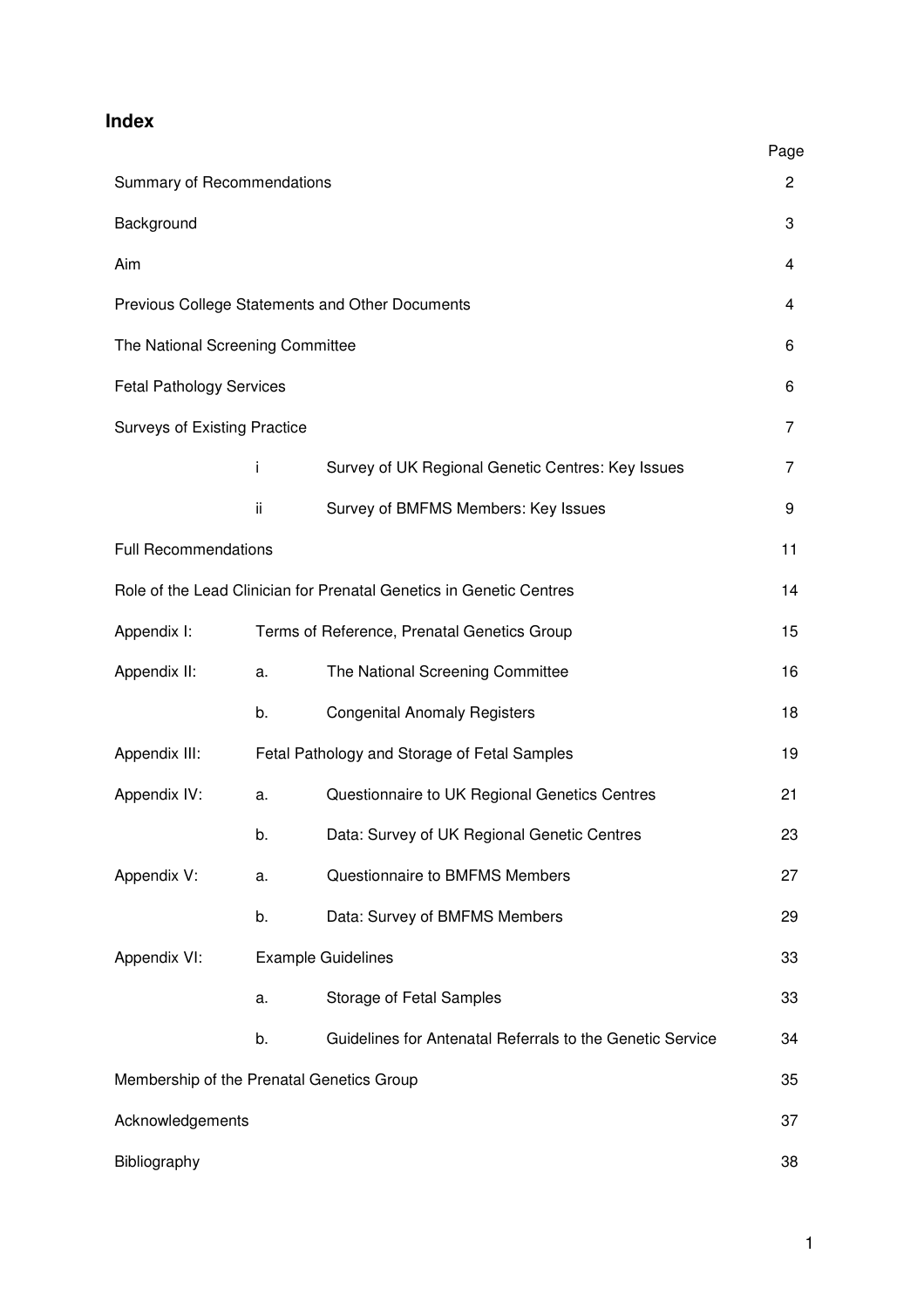## SUMMARY OF RECOMMENDATIONS

## To improve patient care:

1. a) All Regional Genetic Centres should appoint a Lead Clinical Geneticist for Prenatal Genetics;

 b) Genetics Centres and Antenatal/Fetal Medicine Units should have dedicated contact routes during routine working hours that are widely known. Antenatal Screening Coordinators are well placed to facilitate these contact routes.

- 2. Genetic Centres should appoint, and/or train, Genetic Counsellors with a specialist interest in Prenatal Genetics.
- 3. Regional Genetic Centres should produce guidelines for referral to Clinical Genetics, and Antenatal/Fetal Medicine Units must know how to refer to Genetic Services.
- 4. a) Genetic Centres and Antenatal/Fetal Medicine Units should establish regular joint meetings, no less frequent than three-monthly;

 b) Geneticists should have regular formal contact with all Maternity Units within their region, at least annually, to discuss policy and cases.

5. National guidelines for the storage of fetal tissues and samples should be produced and implemented locally.

## To improve training:

1. a) All Clinical Genetic trainees should be attached to an Antenatal or Fetal Medicine Unit for a minimum agreed period as part of their training;

 b) Core training in genetics exists for Obstetric trainees, and those undergoing subspecialty training in Fetal Medicine already have dedicated time in regional genetics centres. This group recommends that training should be subject to an assessment of both knowledge and skills;

- c) All Midwives should receive training in basic genetics.
- 2. Local arrangements should be made for trainee Clinical Geneticists to see fetuses and perinatal deaths, and attend post-mortem examinations.

## Audit and Evaluation:

The impact of these recommendations should be audited and evaluated after a three-year period.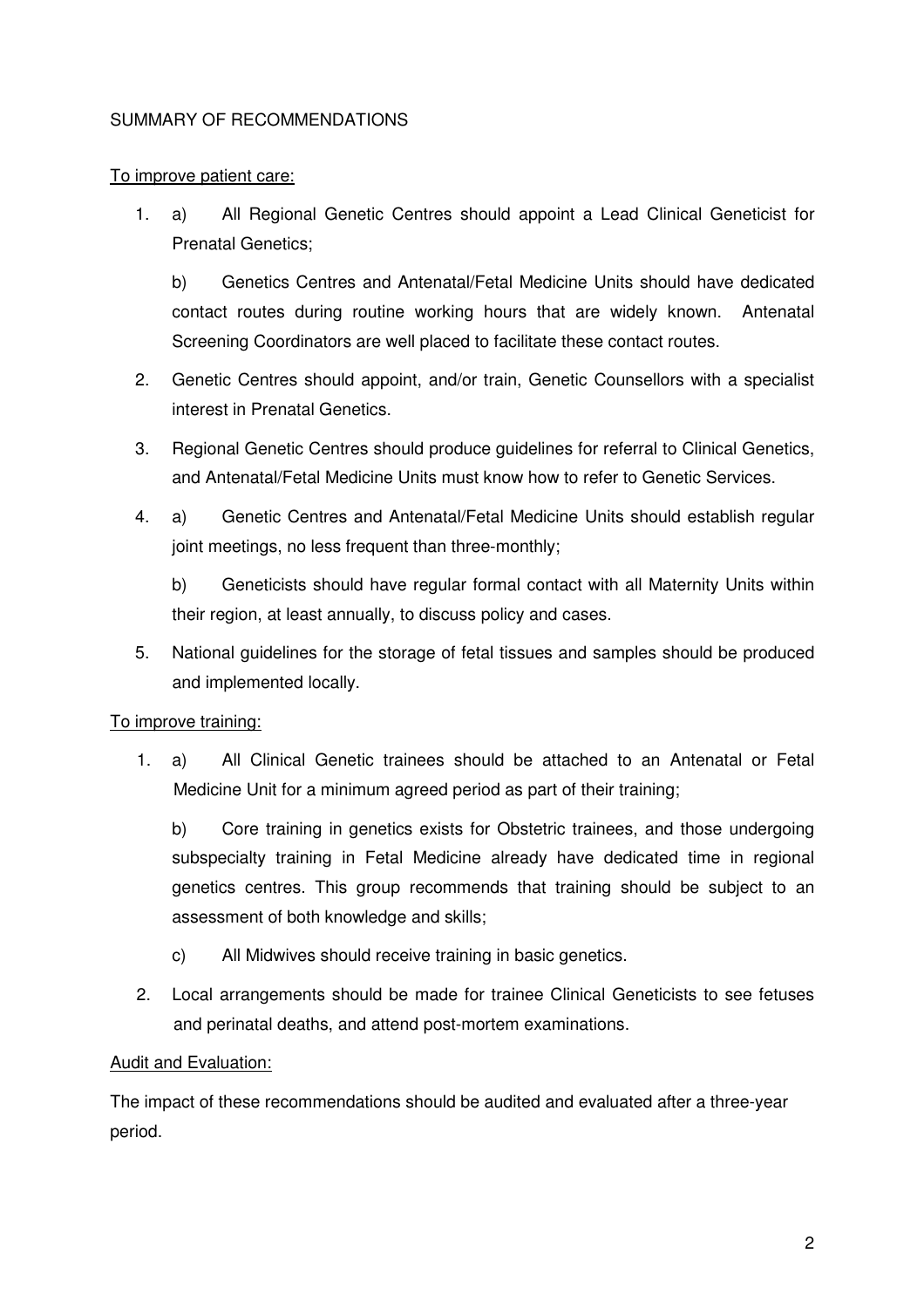#### BACKGROUND

Prenatal Genetics is an acute activity of any Clinical Genetics department. It is often the area of genetics practice where much has to be achieved in a very short space of time while less urgent work is put on hold. From the parent(s) point of view, acute anxiety and grief are frequently experienced. Clinical and laboratory accuracy, and prompt access to the latest information, are crucial.

The decision to initiate a Prenatal Genetics sub-group of the Clinical Genetics Society (CGS) was made at the CGS Council Meeting in March 2005. There had been a growing perception of the need to enhance working practices and liaison between Clinical Geneticists and Genetic Counsellors, on the one hand, with Fetal Medicine Specialists, Obstetricians, Midwives and Antenatal Screening Coordinators on the other. The issues of concern do not relate to the management of routine screening programmes (e.g. Down syndrome), but rather to the management of genetic problems and fetal abnormality that fall outside the remit of these programmes. Although individually rare, collectively genetic conditions are common. Whilst examples of good working practice and liaison exist in a number of centres, there are many areas that do not benefit from close integrated working relationships, resulting in sub-optimal care for the mother and fetus because of late or untimely availability of genetics expertise. The speed of change in medical genetic knowledge and technology, Fetal Medicine expertise and imaging technology, NHS reforms, and the introduction of commissioning for specialised services nationally, all combine to prompt the need for:

- i. a review of existing working relationships and practices between Clinical Genetics and Maternity Services;
- ii. exploration of ways in which Clinical Geneticists and Antenatal Services/Fetal Medicine Units might improve their integrated working practice for the benefit of the pregnant mother and fetus;
- iii. consideration of resource implications and the implications for education and training.

The Clinical Genetics members of the Group first met in June 2005 to establish terms of reference (Appendix 1). Correspondence took place between the Group and the President of the Royal College of Obstetricians and Gynaecologists (RCOG), as well as the Chair of the British Maternal and Fetal Medicine Society (BMFMS). The RCOG and BMFMS both expressed support for the Group and the BMFMS identified two individuals from their own membership, who became full members of the Group. In recognition of the key liaison, educational and front line roles of Nurses, Midwives and Antenatal Screening Coordinators, the group expanded during 2006 with members from these disciplines.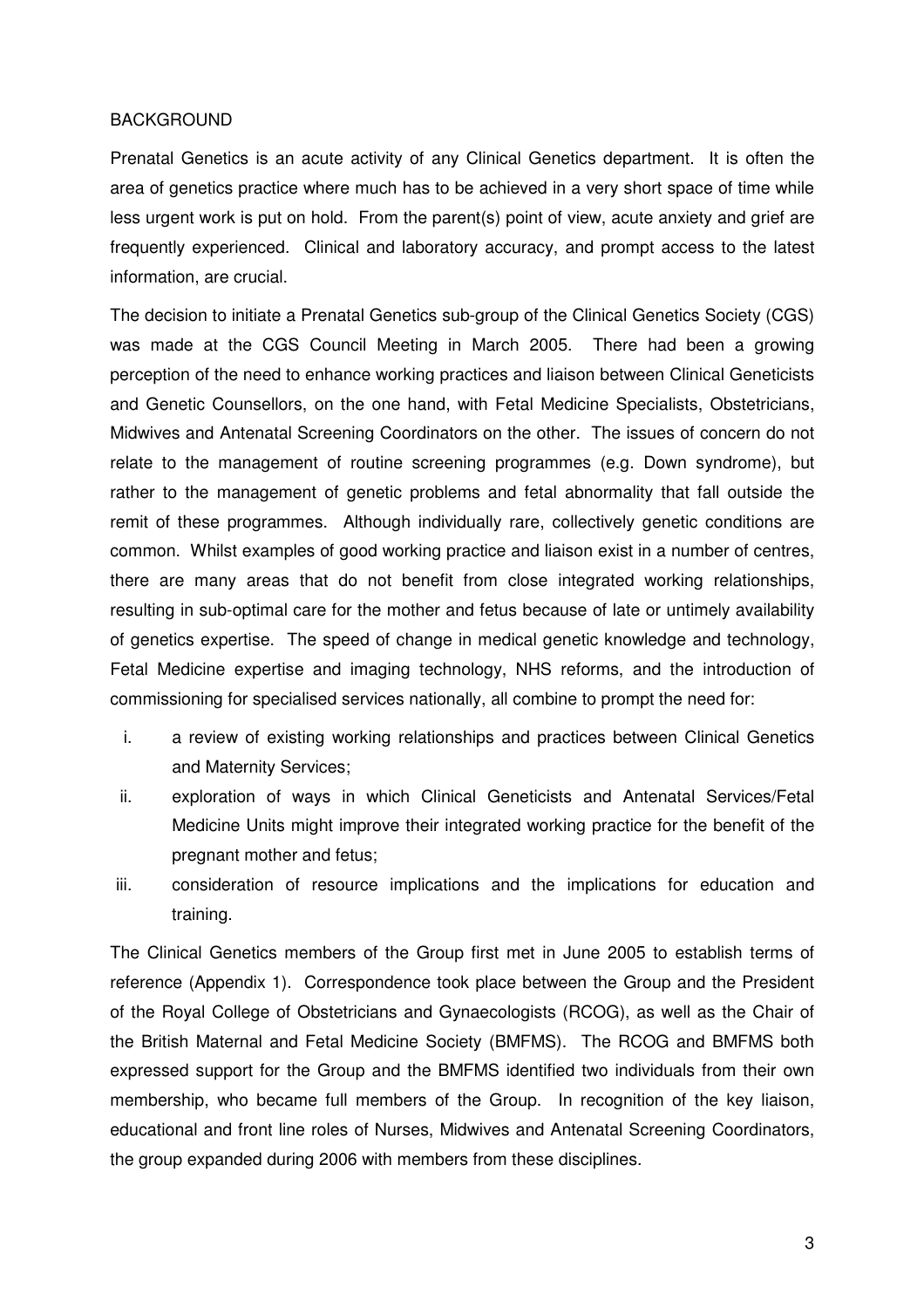In addition, the existence of the Group was brought to the awareness of the National Screening Committee (NSC), and several individuals of the Group have dual membership through NSC sub-committees.

#### AIM

To improve the service offered to families at risk of genetic disorders in pregnancy by promoting improved liaison, communication, and integrated working practice between Clinical Genetics Centre and Antenatal/Fetal Medicine Units.

## PREVIOUS COLLEGE STATEMENTS AND OTHER DOCUMENTS

1. Royal College of Physicians document "Genetic Screening and Prenatal Diagnosis" (1989)

 This document gives a thorough account of the field at the time, including substantial content on basic genetics, with the focus firmly on the provision of *screening* services in antenatal medicine. Nevertheless, a number of clear recommendations regarding the multi-disciplinary nature of the prenatal diagnosis team, delivery of services, and implications for education and training, were made. For example:

**"Each region needs to develop an organisation for ensuring delivery of genetic screening and prenatal diagnosis. This organisation should include clinical geneticists and fetal medicine centres, neonatologists and paediatric pathologists, obstetric and paediatric consultants, primary care physicians, community physicians, health workers involved in family planning, health visitors, midwives, nurses, and experts in health education and community medicine." (p52)** 

 **"Because of the large numbers involved, and the relative simplicity of some issues in large-scale screening programmes, genetic information and counselling must be provided at the community level. The ideal professionals to provide information and counselling would be specially trained health visitors and midwives, …" (p52)** 

 **"Professional training in medical genetics and the principles of genetic counselling should be provided for all maternal and child health workers …" (p51)**

Despite this recommendation, the group is aware of only one new post that was created directly as a result of the document (Oxford). However, it directly inspired the genetics career of at least one member of this Group.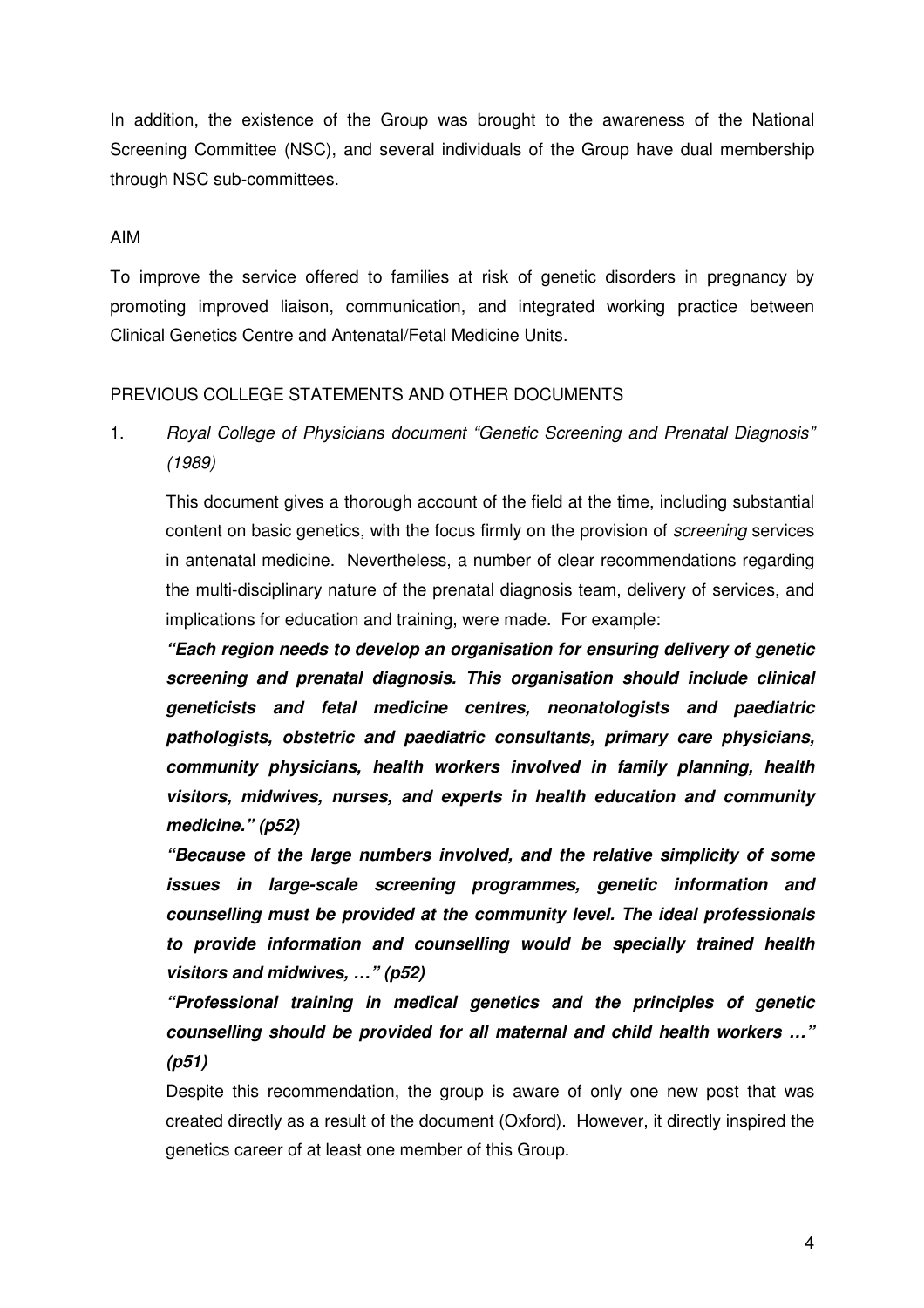2. Joint Royal College of Obstetricians and Gynaecologists/Royal College of Paediatrics and Child Health document "Fetal Abnormalities: Guidelines for Screening, Diagnosis and Management" (1997)

This document provided a comprehensive review of the screening for, and management of, fetal abnormalities. The 'Guidelines for use in Practice' section included recommendations for multidisciplinary involvement and recognised the role of Clinical Geneticists, as follows:

**"Once the diagnosis of the [fetal] abnormality has been established as accurately as possible, and depending on its nature, it is often important to offer additional discussion with other members of the team:-** 

**(list includes)** 

**neonatal paediatrician clinical geneticist genetic health visitor or field worker" (para 5.4, p19)** 

**"Arrangements must be made for support, counselling and follow-up [after the birth]. A referral to a clinical geneticist for the discussion of the implications for future pregnancies should be offered." (para 5.7, p21)** 

There is also a 'Guidelines for Purchasers (Key Questions)' section that posed a range of questions concerning quality and the importance of multidisciplinary working.

3. Royal College of Obstetricians and Gynaecologists

The RCOG produced two documents, in 1997 and 2000, dealing mainly with prenatal ultrasound. Only passing reference was made in these documents to liaison with Genetics Services.

4. ABC of Antenatal Care (BMJ Publications, 2002)

 This popular and influential publication is the fourth edition of a work that first appeared in 1992, based on a series of articles that appeared in the BMJ. Neither the chapter on 'Organisation of antenatal care', nor 'Detection and management of congenital abnormalities', make any reference to the possibility of a contribution from clinical genetic services. The section on Family History within 'Normal Antenatal Management' mentions only diabetes and twinning.

5. Human Genetics Commission publication, "Making Babies: reproductive decisions and genetic technologies" (2006)

 This document primarily addresses the increasing burden of choice faced by parents, or potential parents, in the face of rapidly developing genetic screening and testing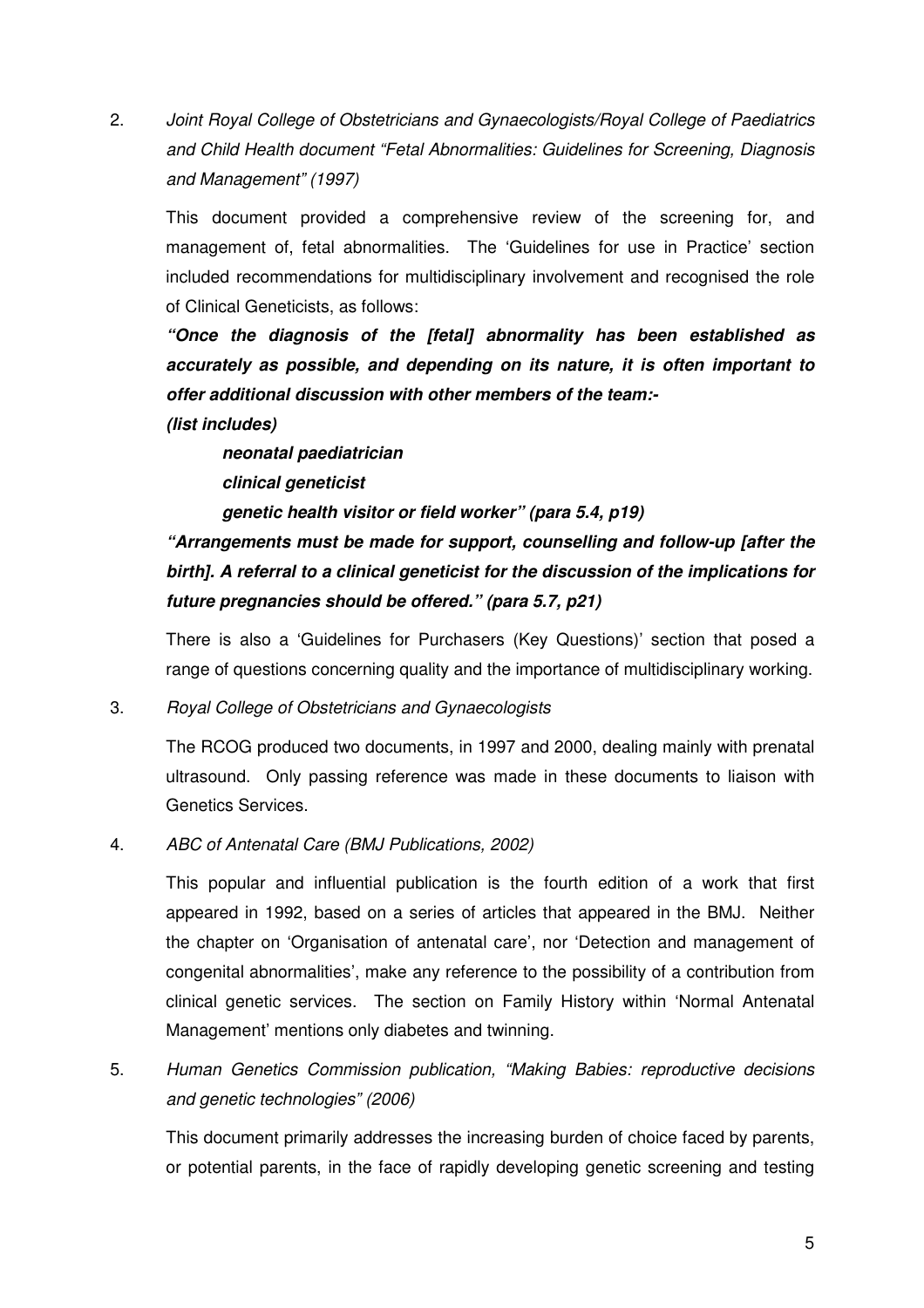technologies. In relation to **"those who receive diagnoses of serious fetal conditions"**, the following is stated in relation to counselling support:

**"… we found that this group do not always receive the support that they need."**  And: **"we recommend that a review of information, counselling and support services for those whose fetuses are diagnosed with serious conditions should be commissioned by the Department of Health." (p12)**

Clear recommendations about the need for integrated services and close working liaison have been made in the past ([1] and [2]), though not consistently ([3] and [4]) or prominently. Recommendations, apart from some limited examples, have not been generally implemented and their impact is now all but lost. Furthermore, early documents were not produced electronically and are no longer easily available. To an extent, however, the first and most significant of these reports (1989) was ahead of its time because the identification of disease-causing genes, and genetic testing technologies, began to accelerate from the mid-1990s and is now highly sophisticated compared to 1990.

## THE NATIONAL SCREENING COMMITTEE

Current policy development in this area centres largely on the relevant activities of the National Screening Committee (NSC). The Fetal Maternal and Child Health (FMCH) subgroup has been set up to address all aspects of antenatal (plus newborn and child health) screening programmes. The relevant activity of the NSC is summarised in Appendix IV.

## FETAL PATHOLOGY SERVICES

An issue of recurring concern to Clinical Geneticists is the availability of high quality postmortem information on fetal loss due to abnormality, and the availability of suitable samples for diagnosis by genetic analysis. Whilst the national organisation of Fetal Pathology services is currently a separate issue, the acquisition of suitable samples is an area requiring close liaison between Fetal Medicine and both clinical and laboratory genetic services. Further discussion is provided in Appendix V and an example guideline provided in Appendix VI.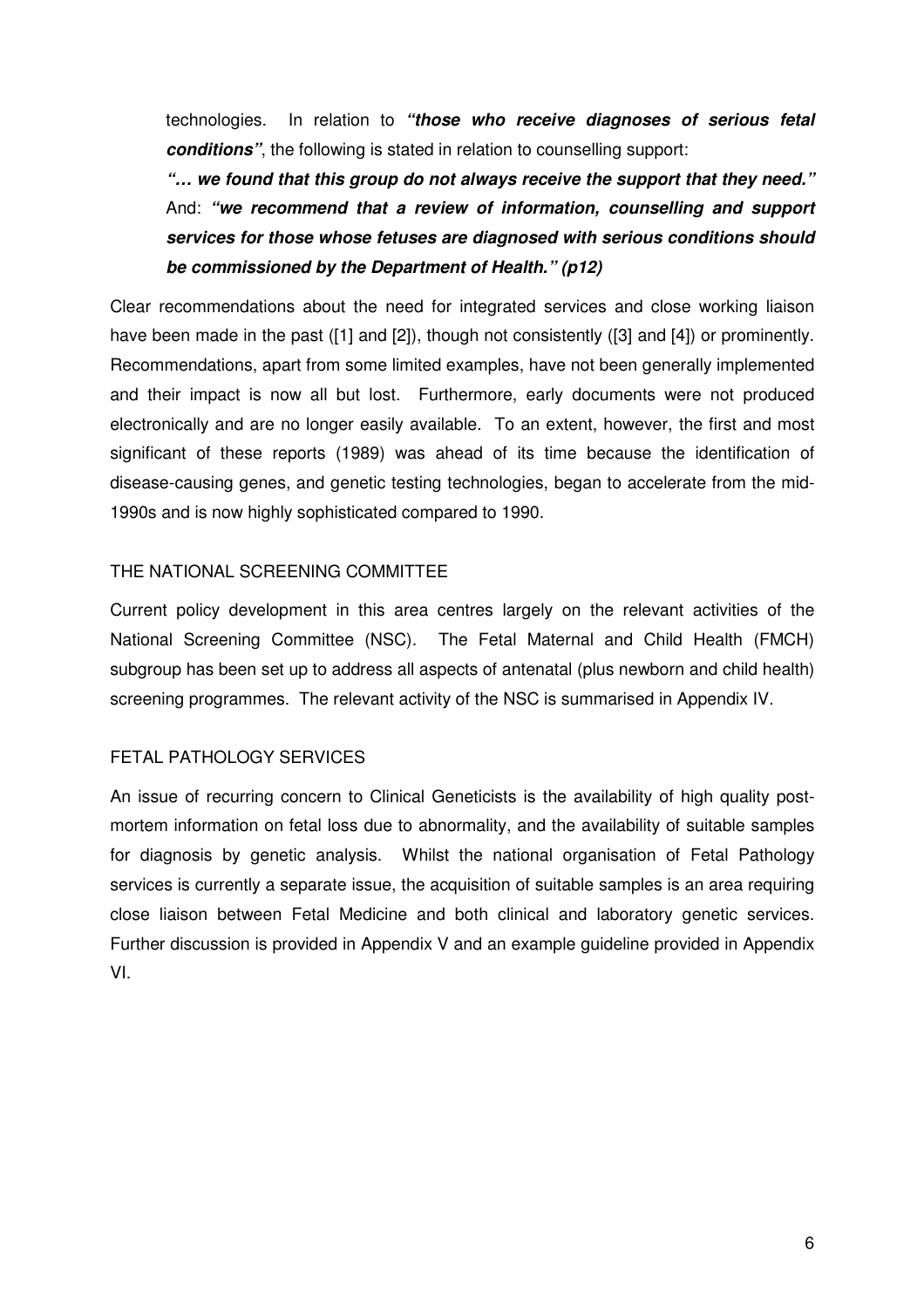## SURVEYS OF EXISTING PRACTICE

In order to try and assess current levels of liaison and the strength of working relationships between Clinical Genetics Centres and Antenatal/Fetal Medicine Units, separate but complementary questionnaires were drawn up, one for UK Regional Genetics Centres and the other for Fetal Medicine (FM) Units and Maternity Units (in District General Hospitals— DGHs). The questionnaires and their detailed findings are attached in Appendices IV and V. As well as serving to evaluate current levels of liaison and integrated working practice, these surveys have also served as an audit of the impact of the recommendations made in documents (1) and (2) above. The key issues to emerge from the surveys are described in this section.

## SURVEY OF UK REGIONAL GENETIC CENTRES: KEY ISSUES

All 22 UK Regional Genetic Centres were surveyed. The survey (Appendix II) was conducted by face-to-face or direct telephone contact, with a representative from each centre directly questioned.

#### Key Issues

- 1. **Departmental Organisation.** More than half of the UK Regional Genetics Centres had no lead Geneticist for prenatal diagnosis and designated Genetic Counsellor posts for prenatal diagnosis existed in only 60% of units. Some units had efficient referral pathway systems, often through Antenatal Screening Coordinators and Genetic Counsellors, whilst others identified sub-optimal clinic organisation with inappropriate referrals.
- 2. **Service Delivery.** Most centres believed they provided a satisfactory or good service for prenatal diagnosis for genetic disorders, even those centres with no designated Prenatal Genetics service. However, there were marked differences between units in terms of numbers of patients seen and the caseload mix, suggesting that there is scope for many centres to provide an enhanced level of service. Some centres aspired to enhancing the level of service, though this was not universally the case.
- 3. **Liaison and Joint Working.** Very good liaison and joint working arrangements exist in some centres and 70% of centres had regular joint meetings with FM colleagues, though these were almost all confined to tertiary FM units. Liaison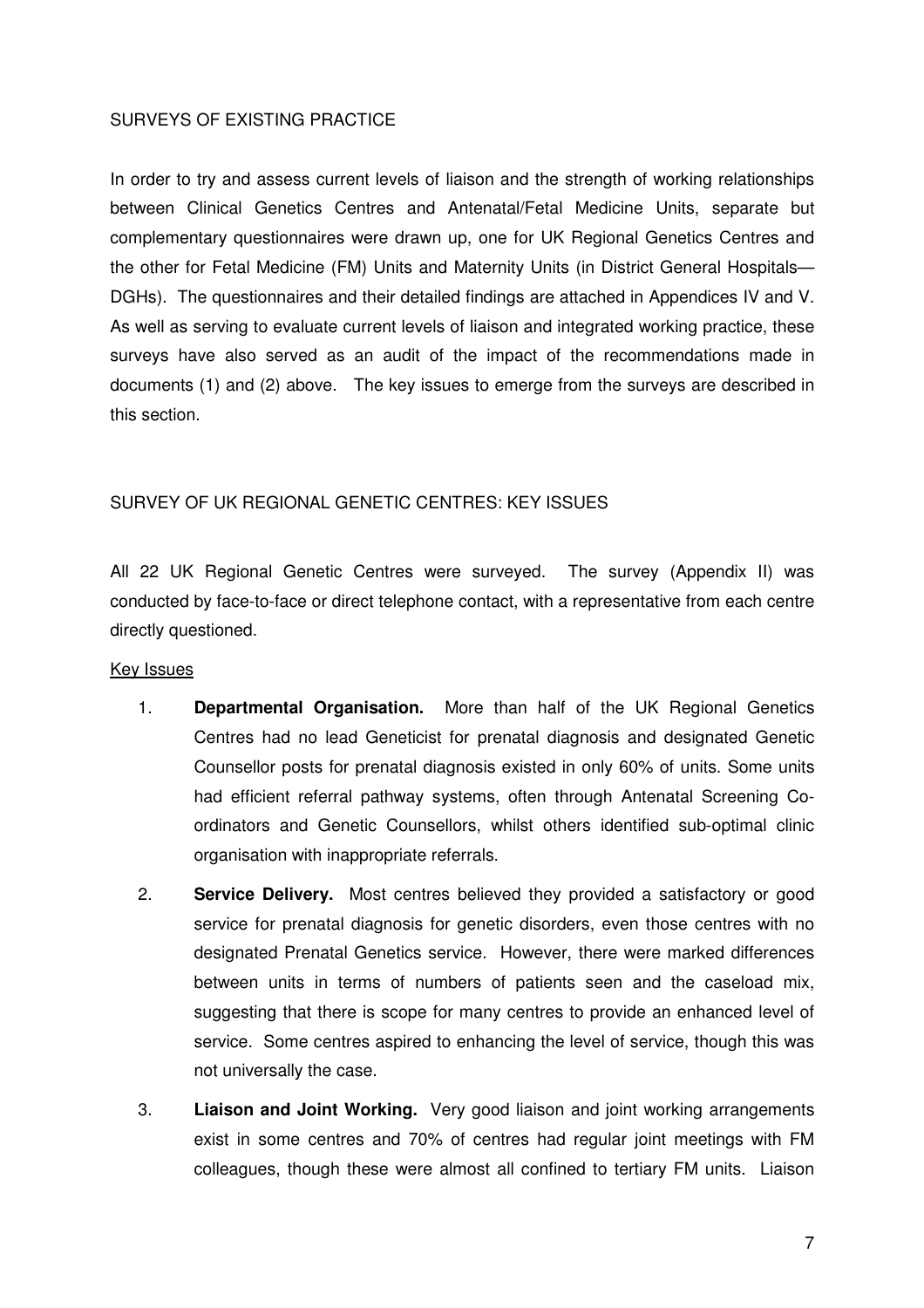with peripheral antenatal units was generally poor. Some difficulties stem directly from the geographical constraints but in some centres concern was expressed regarding a perceived reluctance for FM specialists to engage fully with the Regional Genetics Centre in the prenatal process. Geneticists were most likely to be involved where there had been a post-mortem report following a TOP / IUD which supported the need for genetics input.

- 4. **Geographical Issues.** Geographical issues were seen as the most challenging problem for delivering ideal liaison and joint working practices in Prenatal Genetics. Most Regional Genetics Centres are located within a tertiary referral centre and aim to provide their service over a large region. However, this can lead to variable levels of liaison and working arrangements, inequitable service delivery, poor follow-up and continuity of care. In some centres the clinical service and genetics laboratories are located on completely different sites but in general solutions are found to ensure good communication.
- 5. **Training and Education.** Approximately 70% of Clinical Genetics SpRs receive specialist training in prenatal diagnosis but only a minority rotate through a structured programme. In many centres it is proving difficult for SpRs to achieve exposure to fetal post-mortem examinations, but some exposure is considered necessary for all trainees, and essential for those who wish to make Prenatal Genetics and/or dysmorphology their special interest. There is a perceived need for more Prenatal Genetics teaching in peripheral units, for example to Midwives working in antenatal clinics, as well as the provision of specific events for trainees in Obstetrics & Gynaecology.
- 6. **Fetal Pathology**. Fetal Pathology services are one of the cornerstones of Prenatal Genetics services. The current lack of satisfactory Fetal Pathology services is a national issue and was highlighted as an area of major concern. Almost all units iterated problems with liaison, delayed reports, and difficult interpretation. These issues are compromising the quality of SpR training in both Clinical Genetics and Obstetrics/Fetal Medicine.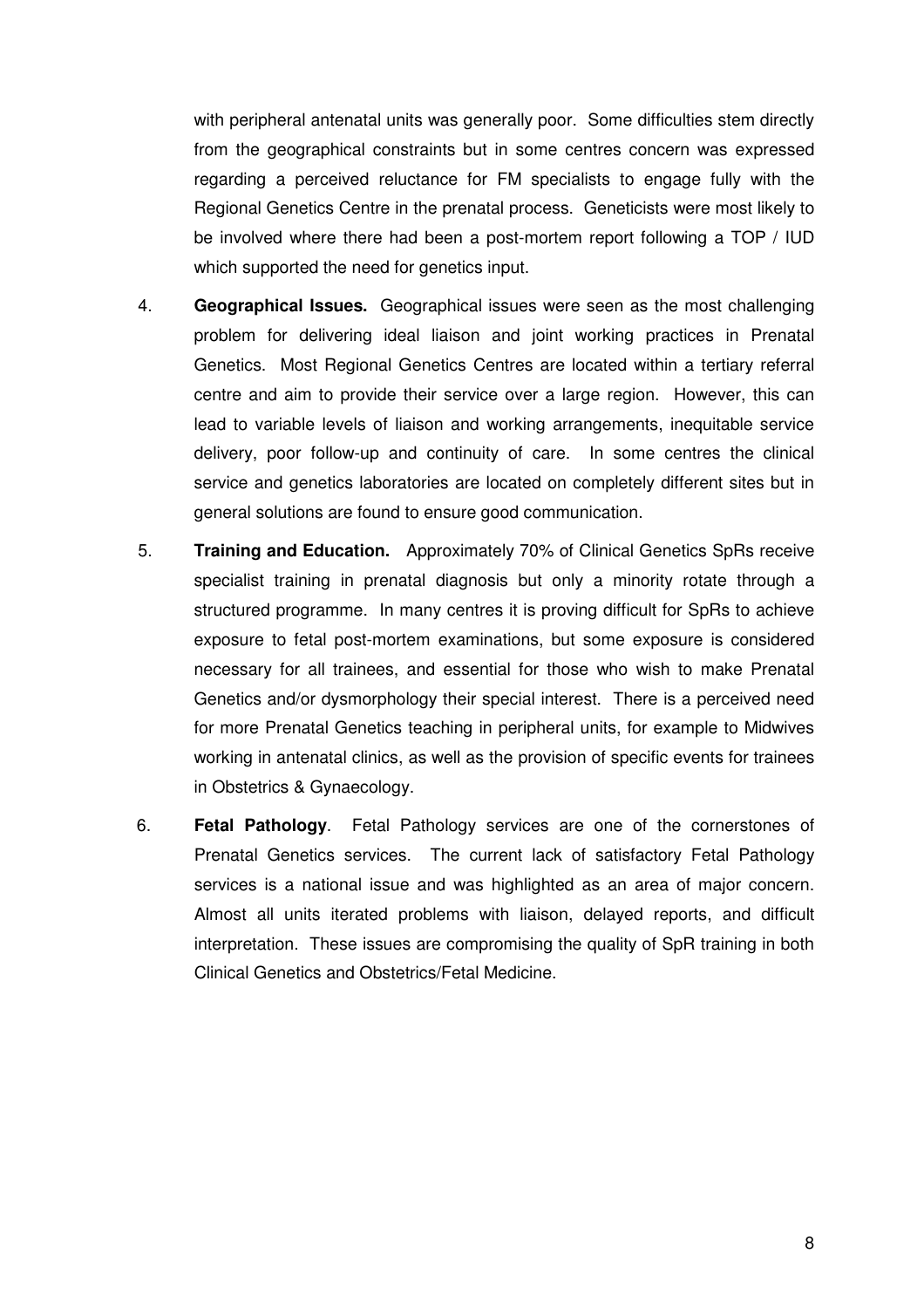## SURVEY OF BMFMS MEMBERS: KEY ISSUES

There are a total of approximately 200 maternity units nationally. It was felt that this was too large a number to conduct a postal questionnaire and that the response would probably be poor. Instead, all attendees of the BMFMS Conference in Cardiff, April 2006, were asked to complete a questionnaire (Appendix III) individually. In total 126 forms were returned, some completed by individuals, others by groups. Nineteen (15%) of the completed questionnaires failed to identify the unit of origin by name, which meant that the responses could not be correlated with their level of service (i.e. tertiary or non-tertiary). These were excluded from the analysis. 63% of the remaining 107 forms were completed by Consultant Obstetricians or Consultants with a special, or subspecialty, interest in Fetal Medicine, with 27% completed by SpR trainees (See Appendix Vb). This final sample may not be fully representative of maternity units nationally but is hopefully representative of BMFMS membership.

#### Key Issues

- 1. **Knowledge of Local Status.** A high proportion of respondents did not accurately identify the status of their own unit, i.e. whether tertiary (Fetal Medicine Unit—FM Unit) or non-tertiary (District General Hospital—DHG). FM Unit clinicians comprised 47% of the total but 35% of these did not appreciate that they were part of a tertiary service. Of the responders from DGHs (53% overall), 52% erroneously recorded that they were part of a FM Unit. These misconceptions extended across all grades of clinician. This may reflect misunderstandings about the meaning of the term 'FM Unit' and/or there may be a lack of clarity in the definition of a FM Unit.
- 2. **Awareness of Genetics Services.** The apparent lack understanding of the status of their own Antenatal/Fetal Medicine service may imply that there is also a lack of understanding of the level of service available from Regional Genetics Centres. This, in turn, suggests poor, or limited, communication between the two services and under-utilisation of genetics expertise.
- 3. **Joint Clinics and Access to Genetics.** More than half of FM Unit clinicians, and approximately two-thirds of DGH clinicians, stated that joint clinics with Clinical Geneticists did not take place. However, most responders stated that they had easy and uncomplicated access to advice from a Clinical Geneticist when sought. Easy access to a Genetic Counsellor was denied in 14% of DGH responders and 8% of FM Unit responders. The mutual proximity of the two services was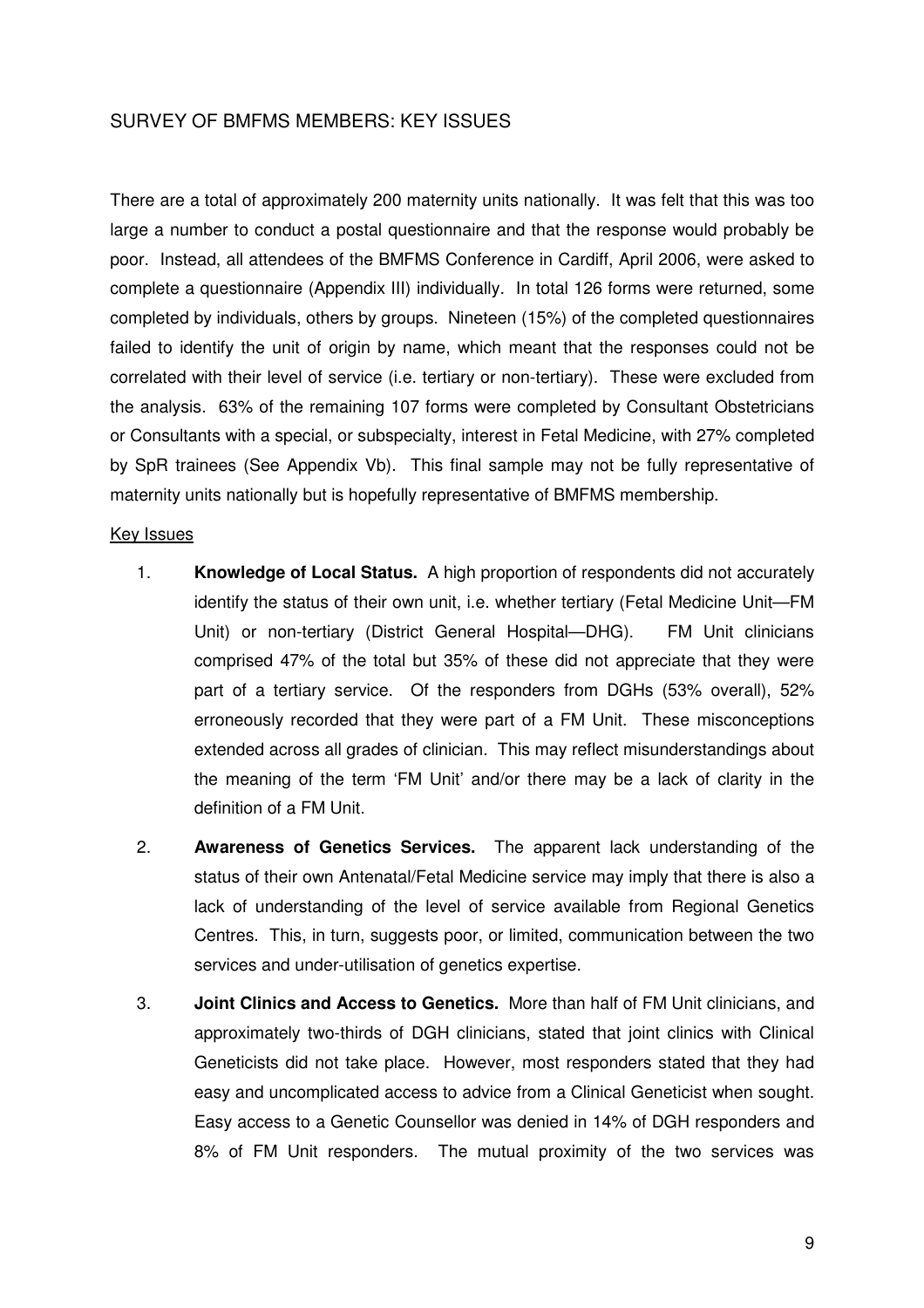considered a significant factor in determining close links through clinics and meetings.

- 4. Respondents reported good access to genetics clinics and meetings, both in DGHs and tertiary centres. As most Regional Genetics Centres are located in large, tertiary centres, with close links to a university, one would not expect that the access of DGH Obstetricians to genetics clinics would be as good as those working in tertiary centres. Most were satisfied with their training.
- 5. **Guidelines for Referral**. Concerning 'guidelines for referral to genetics', only a quarter of FM Unit respondents were sure that such guidelines existed.
- 6. **Using Genetics Expertise.** Concerning the degree to which Antenatal/Fetal Medicine Units routinely seek the expertise of Clinical Geneticists:
	- I. When a family history of genetic disease emerged, a quarter indicated that they would do so only occasionally whilst the remainder indicated that they would usually consult. The pattern was similar following the detection of a fetal abnormality by scan (though the questionnaire did not define specific abnormalities).
	- II. Only 17% of respondents said that they would routinely refer to Clinical Genetics following the detection of a sex chromosome abnormality. (The working group consider it likely that this low figure reflects the way the question was interpreted; i.e. the question may have been perceived as referring to lethal Turner syndrome fetuses rather than the full range of sex chromosome abnormalities.)
	- III. Concerning the termination of an abnormal fetus, most respondents indicated that they would only occasionally, or never, notify Clinical Genetics (which may reflect the perceived lack of availability of a geneticist and/or poor understanding of the potential contribution from Clinical Genetics).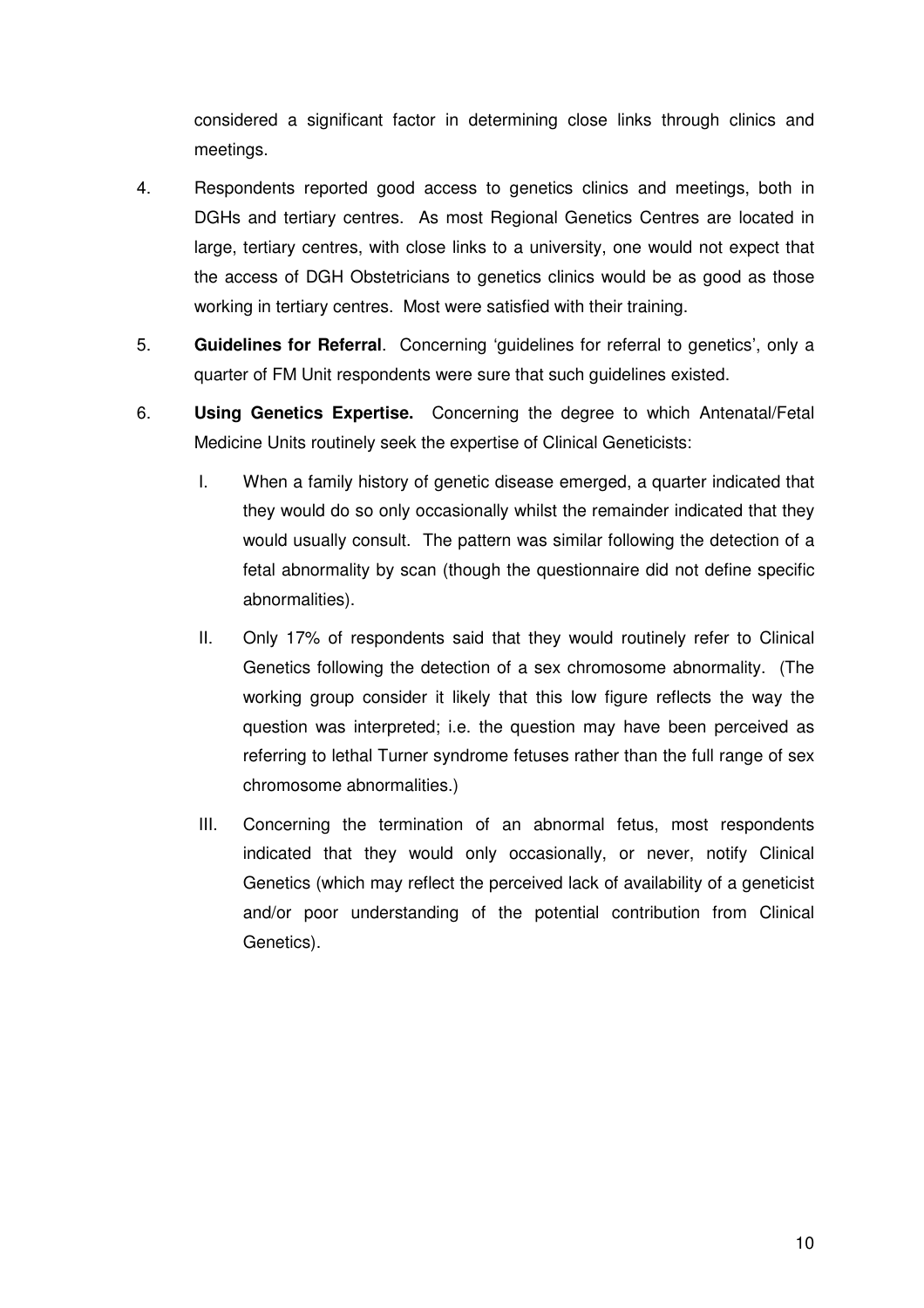#### FULL RECOMMENDATIONS

## To improve patient care:

1. a) All Clinical Genetic Centres should appoint a Lead Clinical Geneticist for Prenatal Genetics. This is likely to be the best model for facilitating service development, improved liaison with Fetal Medicine and Obstetrics, and closer working practices. The role of the Lead is outlined below;

b) The Regional Genetic Centre should have a dedicated contact route and telephone number during routine working hours that is well known to all staff in antenatal clinics in the catchment area of the genetic service. It may be necessary to identify (an) individual(s), medically trained and/or specialist Genetic Counsellor(s), available on a rota basis to respond to urgent prenatal genetic enquiries;

c) The antenatal clinics and services should have a dedicated contact route and telephone number that is well known to the local genetics service. It may be necessary to identify individuals (probably Screening Midwives) who are available on a rota basis to respond to and undertake liaison with the genetic service;

d) Antenatal Screening Coordinators are well placed to facilitate these contacts and already play a key role in liaison between Antenatal/Fetal Medicine and Genetic Centres.

- 2. Genetic centres should appoint and/or train, Genetic Counsellors with a specialist interest in Prenatal Genetics (in the 40% of centres that have no designated Counsellor at present). These individuals would become the service's main point of contact with Antenatal/Fetal Medicine. Based on the Wessex experience of providing a Prenatal Genetics service, one wte Genetic Counsellor per 25,000 live births appears to be appropriate. Trained Genetic Counsellors have the knowledge and competencies to provide genetic counselling in relation to routine issues and diagnoses as well as organise genetic investigations. Clinical Geneticists provide diagnostic insights and strategies.
- 3. Genetic Centres should produce basic guidelines for referral to Genetics, and find ways to disseminate these as widely as possible within their catchment area (see Appendix VIb). Local modification of such guidelines may be required.
- 4. a) Genetic Centres and Antenatal/Fetal Medicine services should encourage regular joint meetings, occurring not less frequently than three-monthly;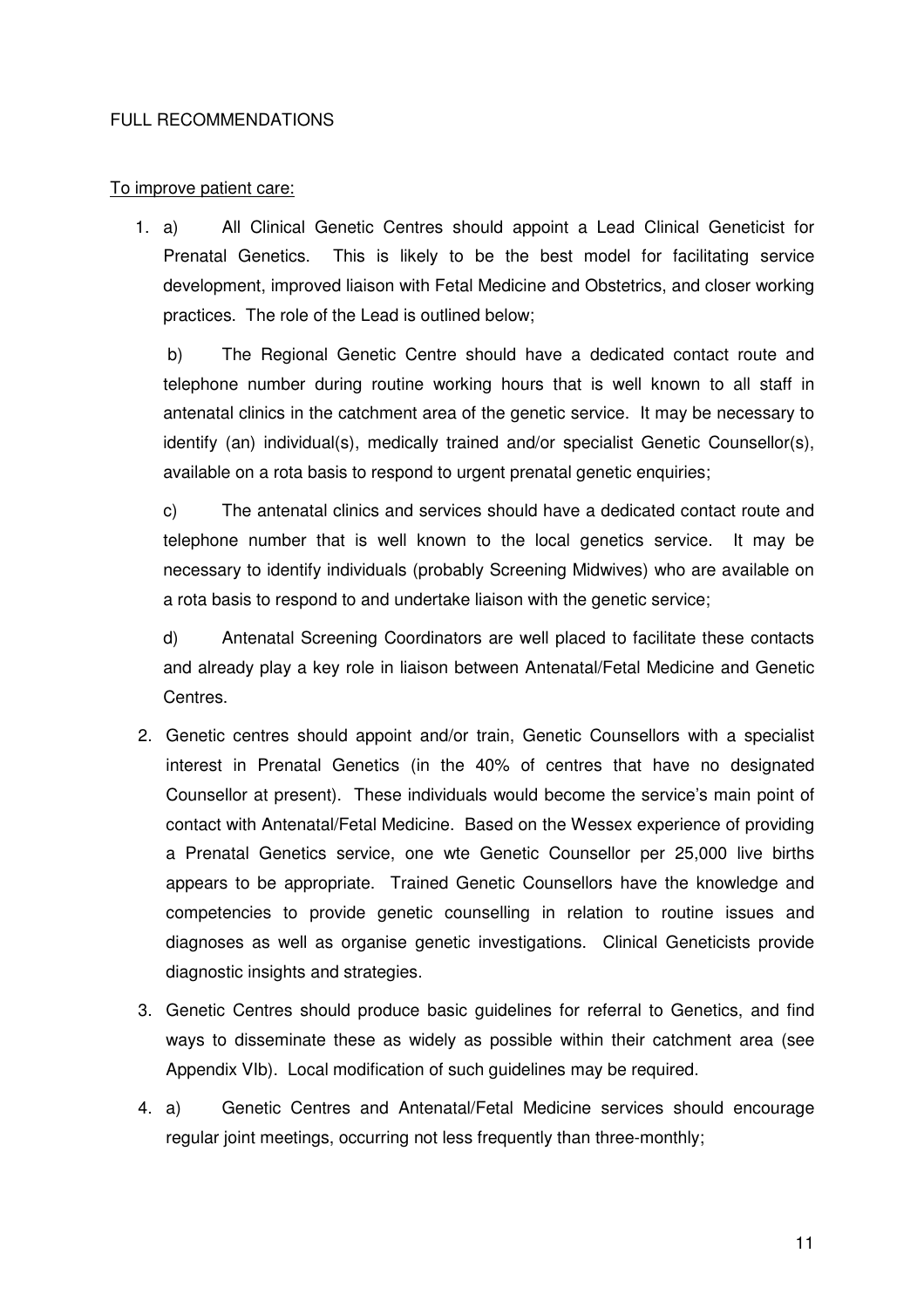b) Geneticists should have regular formal contact with all maternity units within their region, at least annually, to discuss policy and cases. As a minimum such contact can take place at joint perinatal meetings, for example, but visits to maternity units, with presentations, should be encouraged.

5. National guidelines for the storage of fetal tissues and samples should be produced and implemented locally (see Appendix VIa). The possibility of making an accurate diagnosis in an abnormal fetus is severely compromised by lack of samples that might easily have been collected.

## To improve training:

1. a) All Clinical Genetic trainees should be attached to an Antenatal or Fetal Medicine Unit for a minimum agreed period as part of their training, at least on a part-time basis. Local service arrangements will determine the range of training opportunities available but the Group recommend that a minimum of three months experience is gained (at least part of which, e.g. one month, should be an attachment to Fetal Medicine). Training should include attendance at Fetal Medicine lists that incorporate invasive procedures and anomaly scans. Trainees should be supervised in the genetic management of cases observed during their training period. It is desirable that training is supplemented by attendance at an organised Prenatal Genetics training course. The current curriculum requirements for Clinical Genetic trainees in 'Prenatal Diagnosis and Fetal Dysmorphology' (http://www.pmetb.org.uk/fileadmin/user/QA/Curricula/Approved\_curricula/CLINICAL GENETICS/Clinical\_genetics\_3\_Jul\_07\_v.Curr\_0008.pdf) do not specify a period of time attached to an Antenatal or Fetal Medicine Unit. We therefore recommend that the curriculum is amended accordingly;

b) Core training in genetics exists for Obstetric trainees (http://www.rcog.org.uk/resources/public/pdf/TP\_8\_Antenatal\_Care.pdf) as well as those undergoing subspecialty training in Fetal Medicine (http://www.rcog.org.uk/resources/public/pdf/mfmmodule2\_competences.pdf;

http://www.rcog.org.uk/resources/public/pdf/mfmmodule2\_experience.pdf). For both Obstetric and Fetal Medicine trainees the acquisition of basic genetics knowledge must be matched by the acquisition of appropriate basic genetic skills. Therefore, both knowledge and skills should be subject to assessment. The Group did not define the assessment methodology, as this went beyond the original remit. The Group recommends that further work in this area is undertaken, through the National Genetics Education and Development Centre.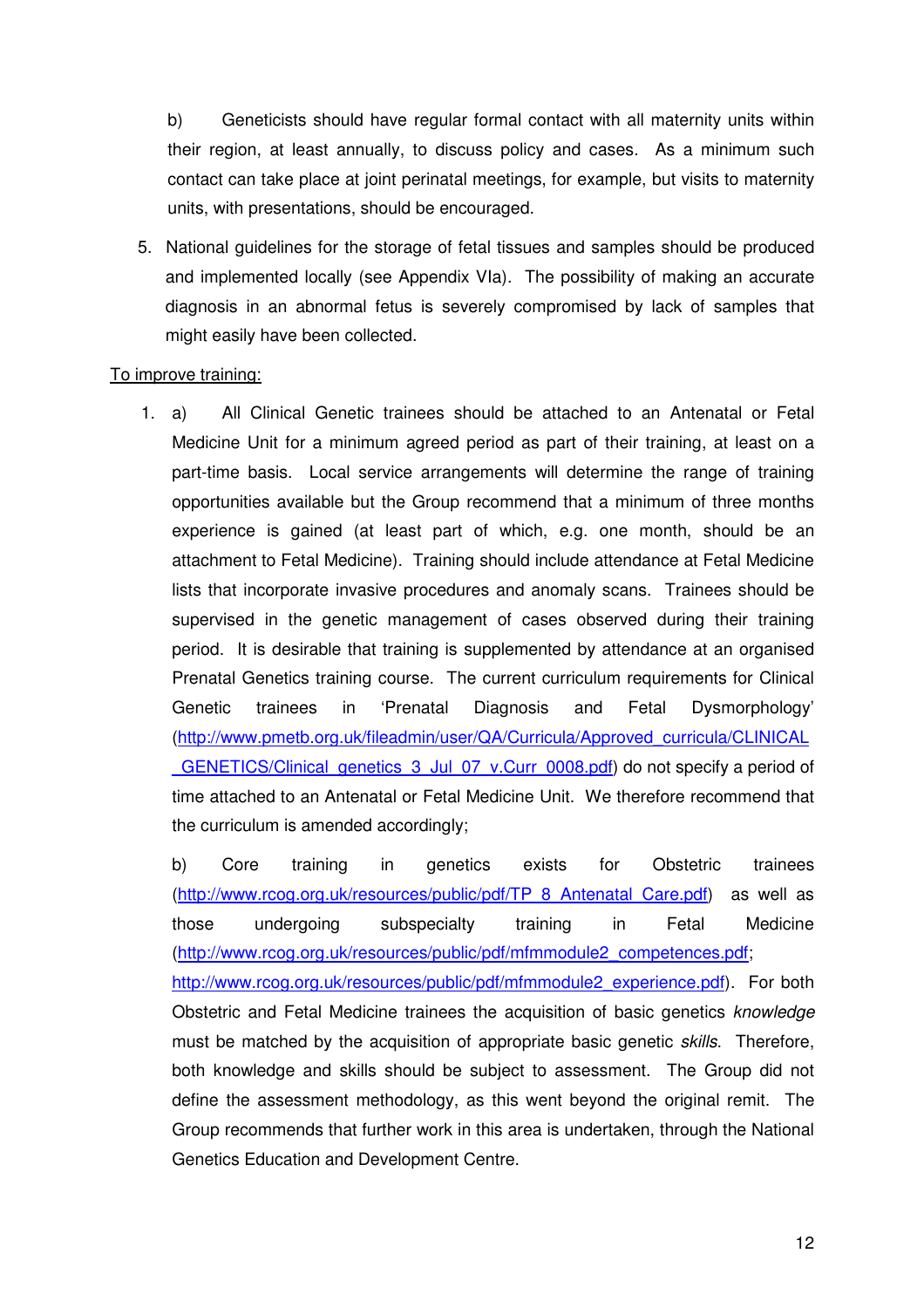c) All Midwives should receive training in basic genetics. Midwives offering antenatal screening should receive additional training in the enquiry, documentation and interpretation of family history information and pedigrees. Again, further work is recommended in collaboration with the Royal College of Midwives and Nursing and Midwifery Council in order to set achievable standards and goals.

2. Local arrangements should be made for trainee Clinical Geneticists to see fetuses (normal and abnormal) and perinatal deaths, attend fetal post-mortem examinations, and receive instruction in fetal dysmorphology.

## Audit and Evaluation:

The impact of these recommendations should be audited and evaluated after a three-year period, for which the lead responsibility should lie with the Clinical Genetics Society.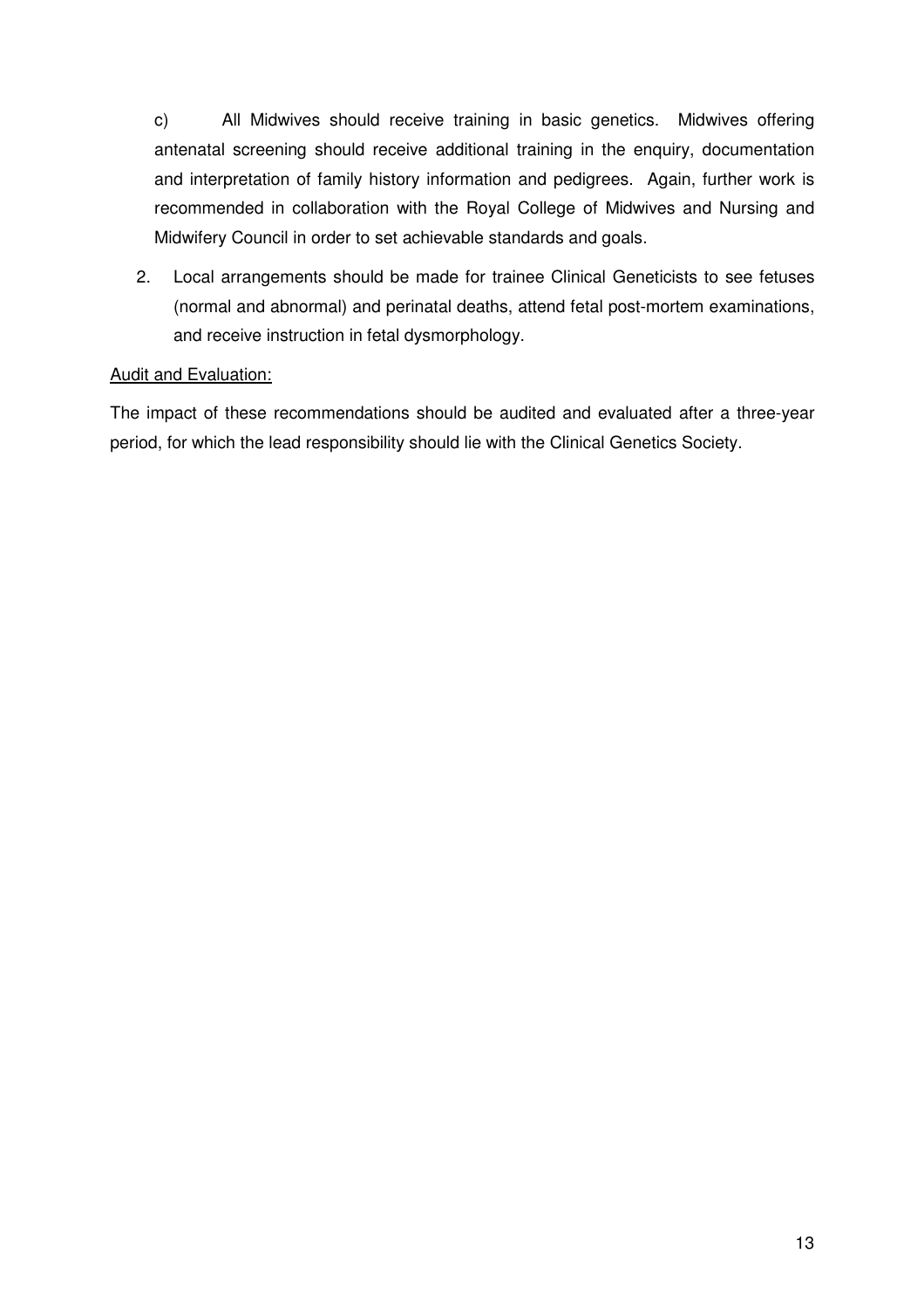# ROLE OF THE LEAD CLINICAL GENETICIST FOR PRENATAL GENETICS IN GENETIC CENTRES

The Lead Clinical Geneticist should:

- 1. Be involved in the development of referral guidelines to assist Antenatal and Fetal Medicine Units in making appropriate clinical contact with Regional Genetic Centres.
- 2. Help to establish and disseminate the direct contact route(s) for all the antenatal clinics and fetal medicine units to facilitate direct contact with a Clinical Geneticist or Genetic Counsellor when required.
- 3. Help to establish and organise regular (not less than three-monthly) multidisciplinary team and audit meetings between Clinical Geneticists and their local Fetal Medicine Unit(s).
- 4. Help to establish formal contact, on at least an annual basis, with all Maternity Units within the catchment of the Regional Genetics Centre.
- 5. Facilitate local training and education, for trainees in Clinical Genetics and Obstetrics, and Fetal Medicine specialists in training, including direct clinical exposure. This should include midwifery staff where appropriate.
- 6. Facilitate where necessary the assessment of knowledge and skills acquired by Obstetricians undergoing core training in genetics, and Fetal Medicine trainees undergoing specialist training in genetics, in order to ensure that the required standard is achieved.
- 7. Contribute to the development of local implementation strategies for national guidelines (with clinical and laboratory genetics input) for the storage of fetal tissues and samples (once these guidelines are agreed).
- 8. Be responsible for ensuring that timely genetic counselling provision is available for appropriate cases.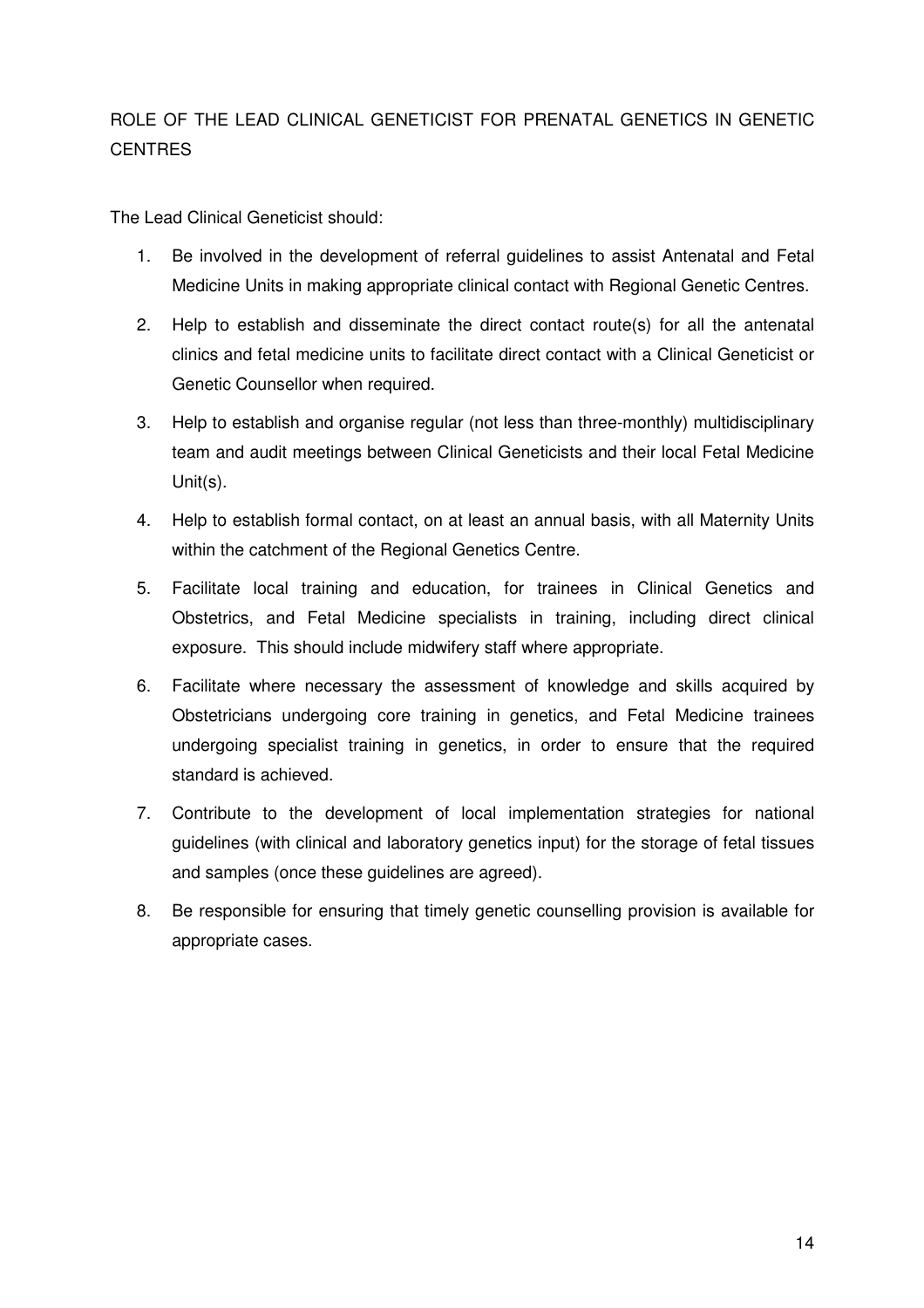## APPENDIX I

## Terms of Reference, CGS Prenatal Genetics Group

- 1. To review the existing guidelines and statements from national bodies that address working relationships and clinical liaison between Fetal Medicine and Clinical Genetics.
- 2. To review current models of care between Fetal Medicine and Clinical Genetics.
- 3. In the light of the findings from these reviews to appropriately work with the Royal College of Obstetricians and Gynaecologists to produce a joint document whose aim would be to:
	- a) describe best practice;
	- b) propose good models of care, with resource implications;
	- c) propose models of education and training appropriate for trainees in Obstetrics and Fetal Medicine, trainees in Clinical Genetics, and Midwives.

The group reports to the Clinical Genetics Society Council and the RCOG and BMFMS are sent copies of minutes.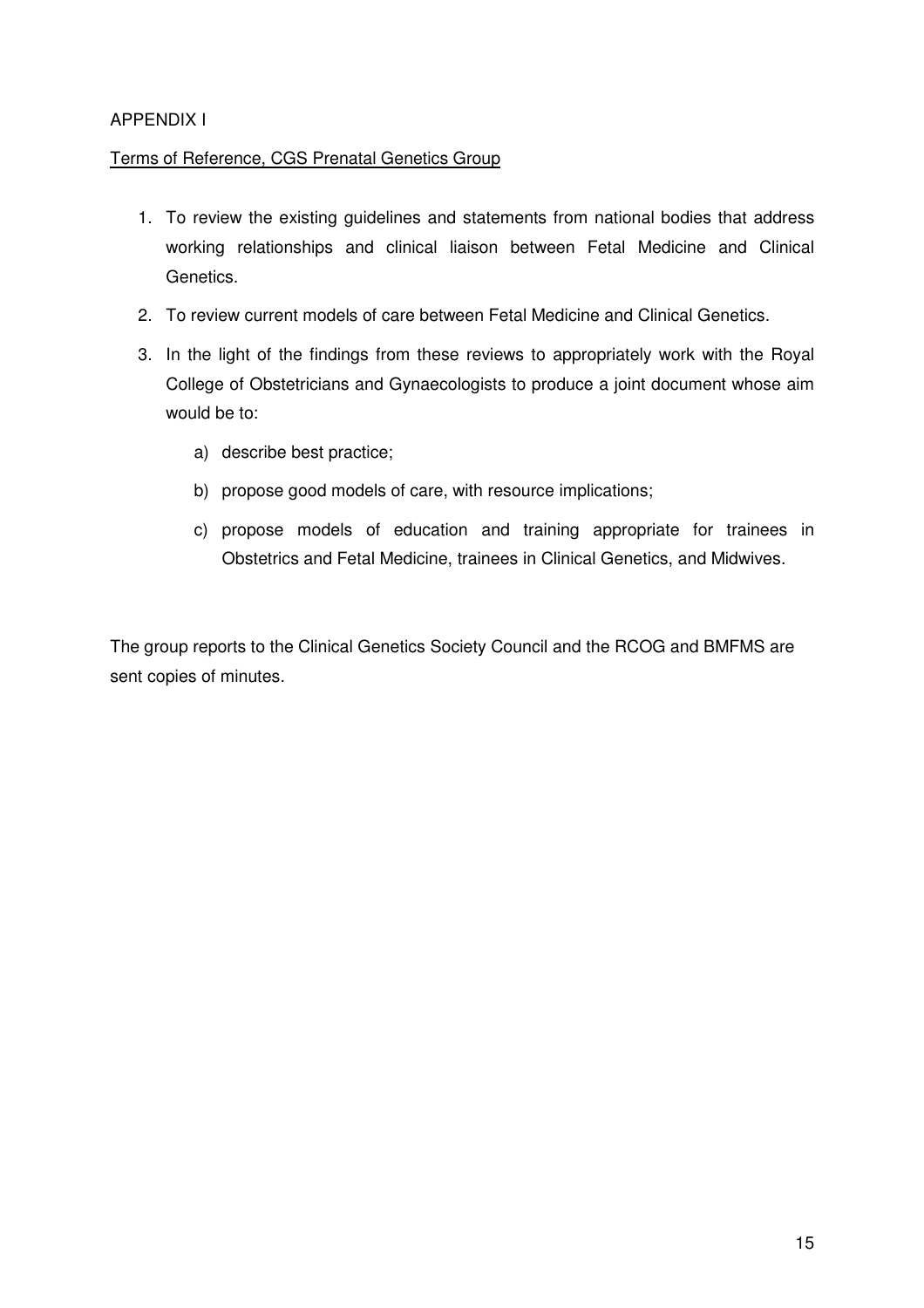#### APPENDIX II

#### a. The National Screening Committee

The implementation of antenatal screening policies inevitably has an impact on crossdisciplinary liaison and working practice involving clinical genetic services. The Fetal Maternal and Child Health (FMCH) subgroup of the UK National Screening Committee (NSC, established 1996), has been set up to address all aspects of antenatal (plus newborn and child health) screening programmes and the NSC advises central and devolved government on screening policy. The remit of the FMCH in relation to antenatal screening includes:

1) Quality Information and Education. For example, ensuring antenatal and newborn screening requirements are fed into the national programme for information technology. A sub-group, Public Information and Professional Development (PIPD), oversees development, implementation and evaluation of information and education and training specific to screening;

2) Programme specific issues. Individual screening programmes and their implementation are managed by specific subgroups, which include Fetal Anomaly screening, NHS Sickle Cell and Thalassaemia screening, and Newborn Blood spot (including Cystic Fibrosis) screening (http://www.screening.nhs.uk/an/index.htm).

Local implementation is devolved to nine regional screening teams, which comprise a Public Health lead, an Antenatal and Child Health Screening Coordinator, and an Education and Training Facilitator. (http://www.screening.nhs.uk/cpd/contacts.htm). Regional teams aim to have robust networks with local health professionals, primary care, public health, laboratories and universities, and to maintain liaison with these groups, including pre- and postregistration midwifery establishments. Activities include co-ordination of 'sharing best practice' forums and communication of information to and from the NSC. Provision of education and training is a priority, including assessment of training needs, commissioning of specific training events, and planning longer term programmes. Regional teams also develop specific resources for local needs, often using resources developed by the NSC that are widely shared with relevant professional bodies:

(http://www.screening.nhs.uk/cpd/home.htm).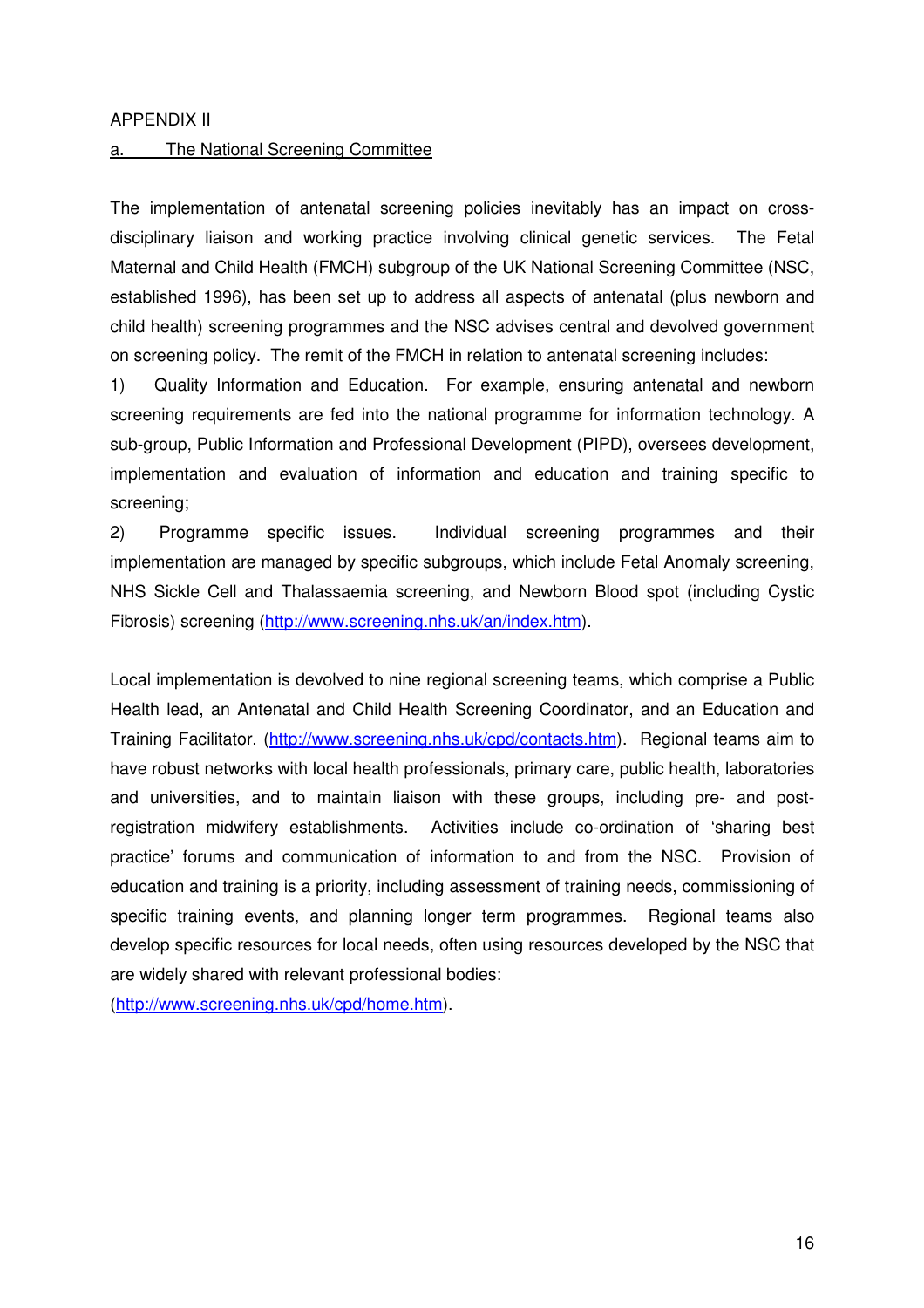NSC resources relevant to Prenatal Genetics include:

# • **Screening Choices: A resource for health professionals offering antenatal and newborn care**

With an increasing range of screening and diagnostic tests available during pregnancy it is recognised that choices and decisions may be stressful and raise anxieties and dilemmas. A non-directive approach is advocated and the need for specialist help acknowledged.

## • **Higher Education - Antenatal Screening Course Template**

Regional teams work with local universities to deliver a course locally, using the template as a guide. The module is offered at; Diploma, Degree or Masters level depending on individual university criteria. Teaching on the course is supported by the regional teams

## • **Study Day Templates**

A training needs analysis identified the following priority areas, dominated by genetics and birth defects: Fetal Anomaly, Genetics (1 day), Genetics (intensive 2 day), Infectious Diseases in Pregnancy, Haemoglobinopathies

## • **Resource Cards – Free to all Midwives in England from 2006**

A set of 16 double sided, pocket-sized resource cards, covering all NSC Antenatal Screening programmes.

## • **Fetal Anomaly Screening Programme**

This comprises a comprehensive multidisciplinary Training Pack that supports all aspects of the screening programme and has rolled out across England. It consists of a handbook and two CD ROMs covering 7 study sessions. A number of study days for Sonographers have been funded in collaboration with Antenatal Results and Choices (ARC).

#### • **Sickle Cell and Thalassaemia screening programme**

The NHS Sickle Cell & Thalassaemia screening programme has developed a comprehensive range of education resources and programmes which include; professional information leaflets, 'interim awareness' workshops, a multidisciplinary training CD-Rom and the commissioning of a national programme of education **'Professional Education for Genetic**  Assessment and Screening' (PEGASUS, http://www.pegasus.nhs.uk/about.htm). The **PEGASUS** programme facilitates training in basic genetics for health professionals involved in antenatal and newborn screening in England. PEGASUS is an online set of flexible learning materials that can be supported by study sessions; there is also a comprehensive week-long course for specialist counsellors. The training implementation strategy addresses the education needs of three distinct groups of professionals: 'front-line professionals' (those routinely seeing patients, such as midwives), 'specialist practitioners' (those seeing 'at risk couples') and those professionals with public health and commissioning functions. Regional teams, in collaboration with the PEGASUS team, are responsible for ensuring effective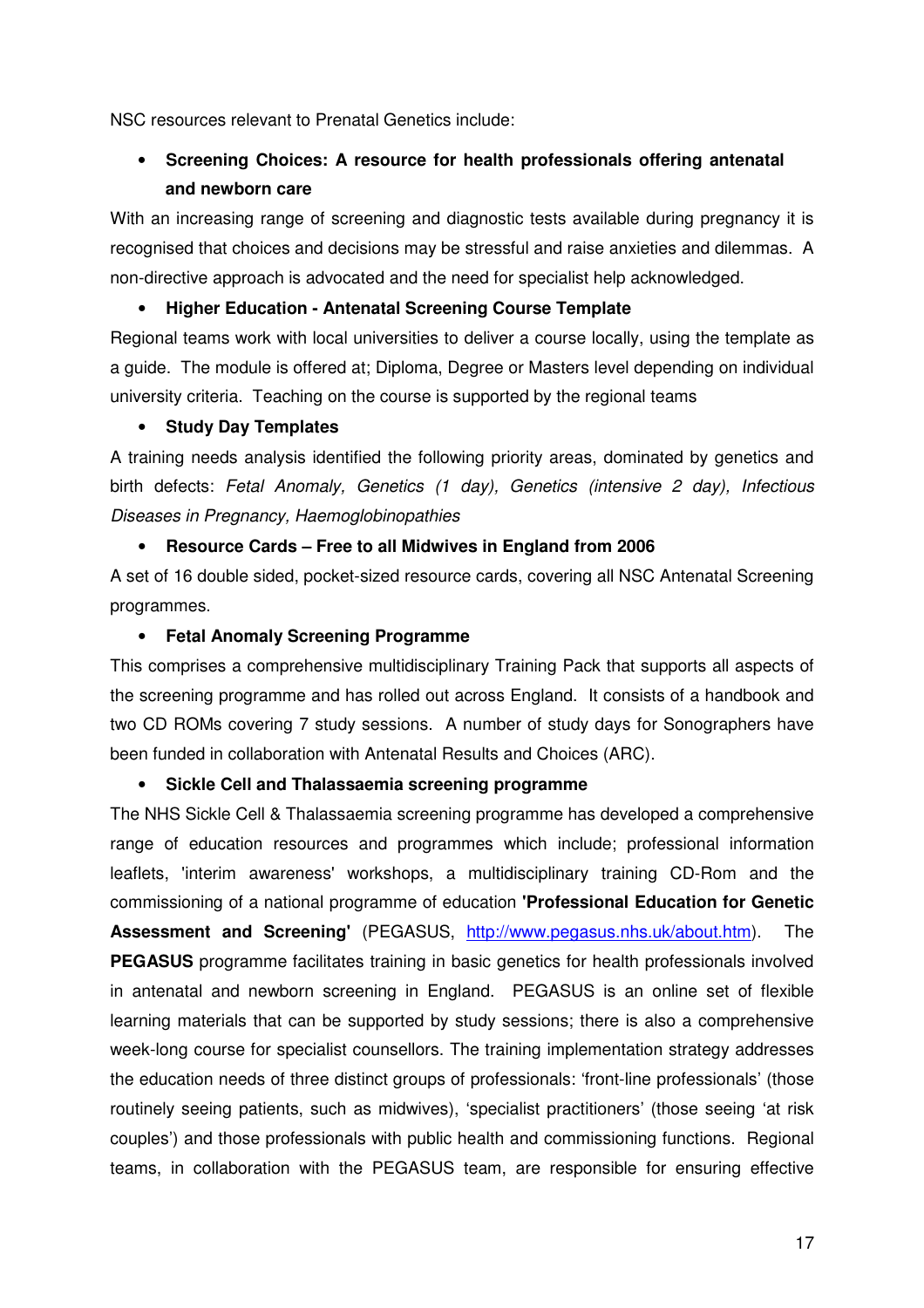implementation of this programme. Among the contributing centres to PEGASUS is the Birmingham National Genetics Education and Development Centre.

## • **Newborn Blood Spot Screening Programme**

The Training Resources cover information about conditions screened for as part of national programmes in the UK. Training is also available through the London Ideas Genetic Knowledge Park.

## b. Congenital Anomaly Registers

In order to monitor the rapidly changing nature of prenatal screening and diagnosis, information on detection and false positive rates are essential. The NSC liaises with members of BINOCAR (British Isles Network Of Congenital Anomaly Registers – www.binocar.org.uk) to provide this information. The aim of BINOCAR is to provide continuous epidemiological monitoring of the frequency, nature, cause and outcomes of congenital anomalies for the population of England, Scotland and Wales, by means of national, regional and disease specific registers of congenital anomalies. Around 53% of England, all of Wales and 18% of Scotland are 'covered' by regional congenital anomaly registers with membership of BINOCAR. The registers are population based and collect data on cases with prenatal suspicion of congenital anomaly and on babies born with a congenital anomaly. The Chief Medical Officer in his report of 2004 stated: "Congenital anomaly registers are a precious national resource: without them, babies' lives may be lost and the causes of many anomalies present at birth will not be found." BINOCAR are working closely with the CMO and DH to establish national coverage for England using Regional Congenital Anomaly Registers.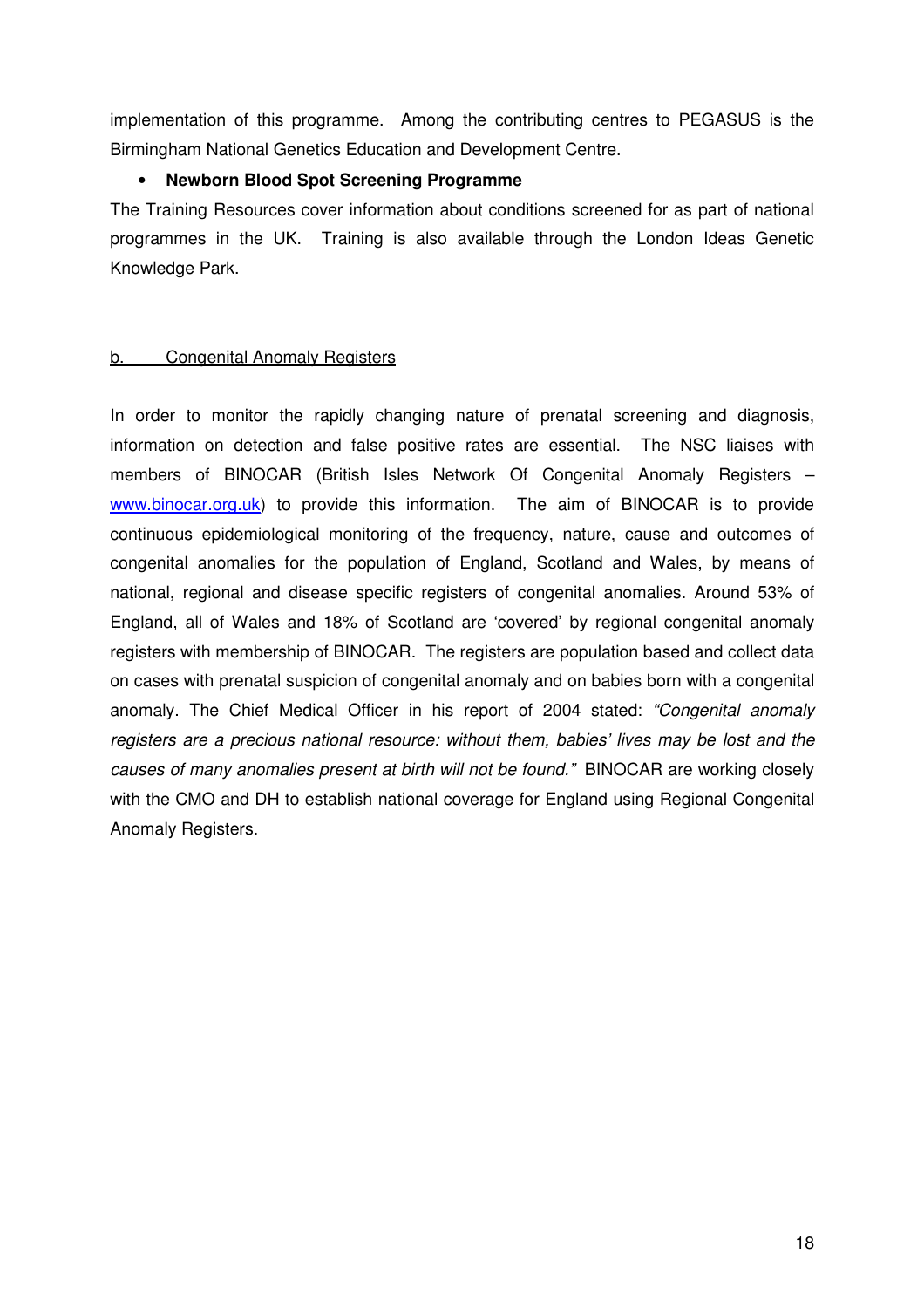#### APPENDIX III

#### Fetal Pathology and Storage of Fetal Samples

A common type of referral to clinical genetics is the request for genetic counselling after a couple (or another member of the wider family) have suffered fetal loss due to an abnormality that may, or may not, have a known diagnosis. Three types of data are important, namely, accurate family history, a post-mortem report on the affected fetus(es), and cytogenetic or molecular tests on the fetus. Progress is so rapid in the identification of disease-causing genes that tests might be possible for the next pregnancy that could not be performed at the time of the pregnancy loss. It is therefore increasingly important for suitable tissue samples and/or DNA to be kept from the abnormal fetus, if at all possible. Genetics laboratories performing prenatal diagnosis will be familiar with the difficulties surrounding exactly which fetuses qualify for storage of tissue or DNA, given that storage capacity is limited. Each laboratory should have a policy or guideline in place for the selection of cases from which samples are to be stored. An example guideline (Genetics Laboratory, Southmead Hospital, Bristol) is given in Appendix VIa.

The situation of planned feticide for cases without a diagnosis also requires special consideration in terms of sample collection and storage. In order to maximise the opportunity for making a diagnosis that informs genetic risk and the possibility of being able to offer prenatal diagnosis in future pregnancies, samples should ideally be taken prior to feticide. This includes amniotic fluid, an aliquot of which should be frozen (e.g. to test for Smith-Lemli-Opitz syndrome) whilst a culture of amniocytes should be performed and the resulting fibroblasts stored. In addition, fetal whole blood should be taken for extraction and storage of DNA and a culture of lymphocytes undertaken.

The storage of tissues and samples is now subject to legislation laid out in the Human Tissue Act (HTA), 2004, which came into effect on  $1<sup>st</sup>$  September 2006. The HTA regulates the removal, storage and use of material from the dead (as well as the living) for 'Scheduled Purposes' with appropriate consent. Previously there was no statutory framework governing this activity but professional guidelines applied. The Scheduled Purposes for which consent is required under the Act includes:

"Obtaining scientific or medical information about a living or deceased person which may be relevant to any other person (including a future person) – e.g. genetic information."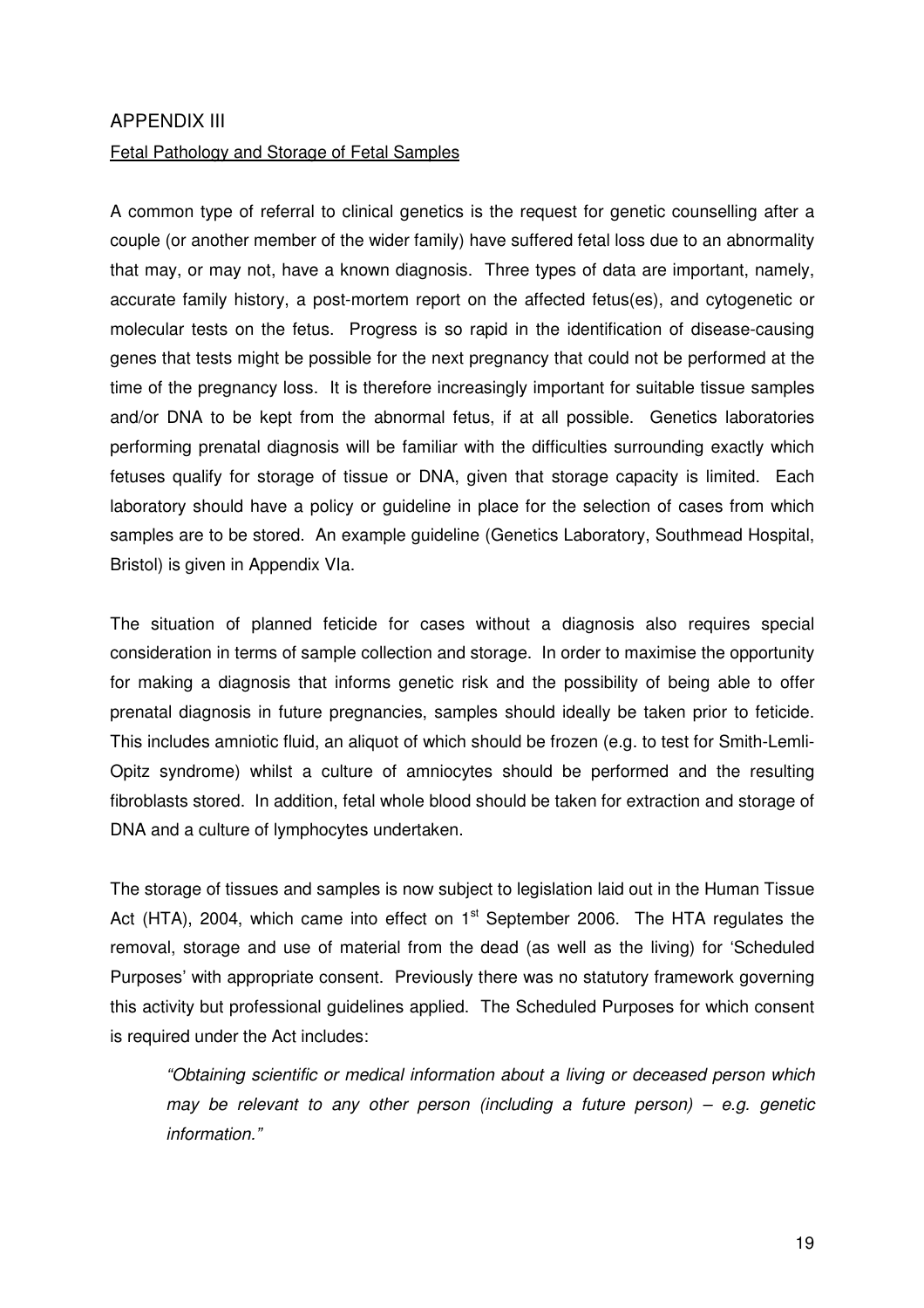The term 'material' for the purposes of the Act refers to any cellular tissue. This does not include DNA, which, after extraction from cellular material, is not regulated by the Act. However, cellular material stored for a scheduled purpose, which includes extraction and analysis of DNA from that stored material, is subject to the Act. Within Clinical Genetics practice there is a general tendency to practice consistency with respect to obtaining consent, which, in relation to DNA, goes beyond the requirements of the HTA. It would be seen as good practice if such consistency were practised by all disciplines involved in Prenatal Genetics.

'Appropriate consent', under the terms of the Act and in the context of Prenatal Genetics, will be an adult with parental responsibility or, if none, a 'qualifying relative'. In many clinical scenarios it will be the parent(s) of an affected child/fetus that will be seeking genetic information for the sake of a later pregnancy, and consent will therefore be uncomplicated. However, there are many real and potential scenarios where members of the wider family may seek genetic information following the birth or termination of an affected child/fetus. Such scenarios should be anticipated at the time that consent is obtained for the storage of material.

The purpose of highlighting the issue of sample storage is included here because of its increasing relevance in establishing a diagnosis, providing accurate genetic risk counselling, and informing the possibility of future prenatal diagnosis. The need for this information in the wider family, as well as the immediate family, should be anticipated and incorporated into counselling at the time that consent is discussed. Consideration of the dimensions of the wider family is standard in clinical genetic practice, as well as familiarity with legal and professional guidelines governing consent. Good liaison and working practice between genetics services and Fetal Medicine/Obstetric services helps to ensure that appropriate storage of fetal samples is a routine feature of multidisciplinary care.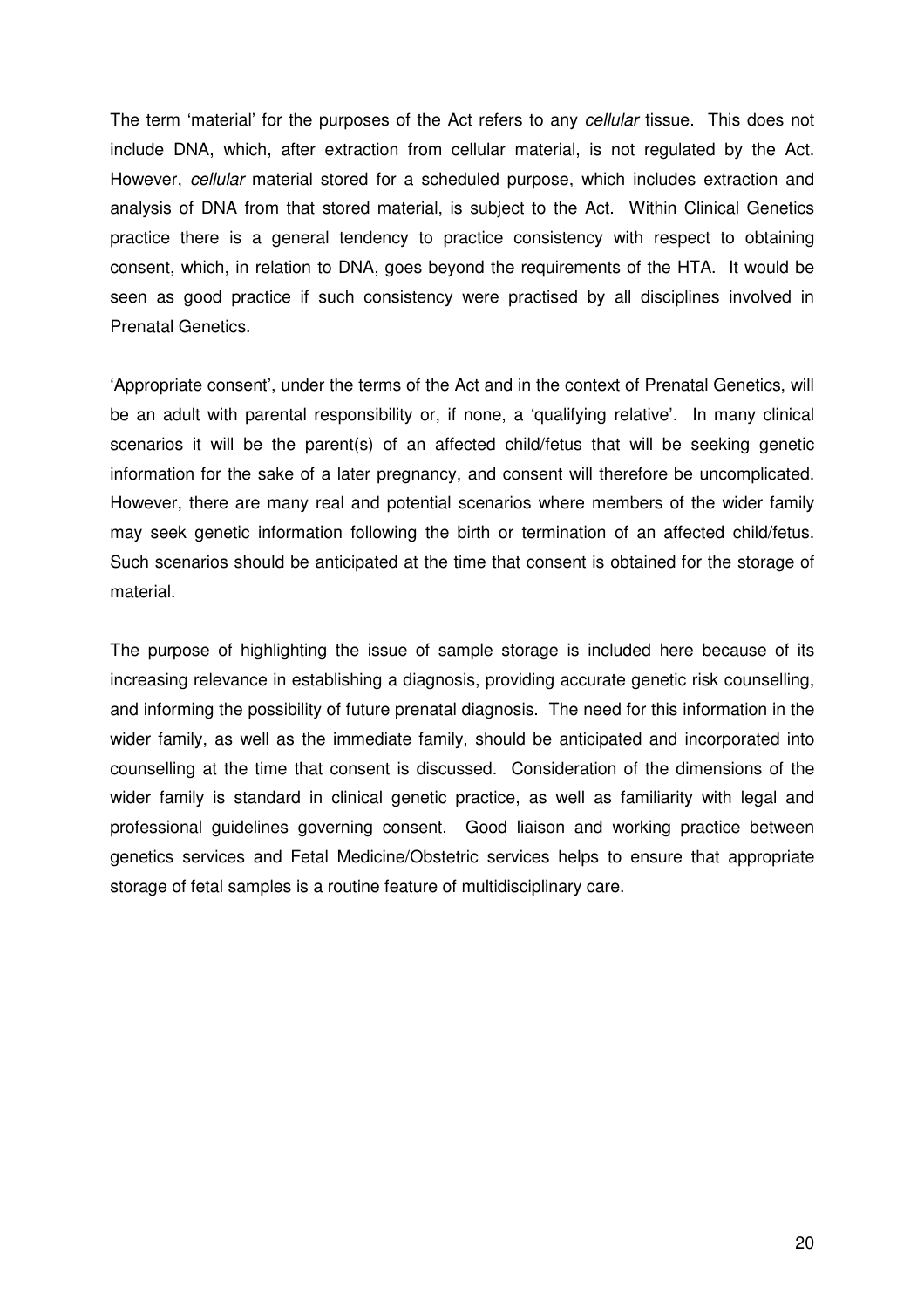## APPENDIX IV

a. Questionnaire to UK Regional Genetics Centres

# **Questionnaire Re Prenatal Genetics Input in UK**

|    |                                                                                                                                 | Y<br>N | N/A |
|----|---------------------------------------------------------------------------------------------------------------------------------|--------|-----|
| 1. | Do you have a Lead Geneticist for Prenatal Diagnosis in your<br>department?                                                     |        |     |
|    | If not describe your arrangements?                                                                                              |        |     |
| 2. | Does the designated clinic Consultant look after local referrals?                                                               |        |     |
| 3. | Do you have a designated Genetic Counsellor for Prenatal<br>Diagnosis?                                                          |        |     |
| 4. | Do you have a designated Genetic Counsellor/ Midwife liaison<br>at the local hospitals                                          |        |     |
| 5. | Do you have joint meetings with your Fetal Medicine<br>Colleagues?                                                              |        |     |
|    | 6. If you answered yes to (5), how frequently?<br>A. Weekly<br><b>B.</b> Monthly<br>C. Other                                    |        |     |
| 7. | Do you have designated Prenatal Clinics?                                                                                        |        |     |
| 8. | Do you have designated weekly slots for patients in other clinics?                                                              |        |     |
|    | 9. Within what time frame can a patient be seen?<br>A. Within 48 hours<br>B. Within 5 working days<br>C. Within 10 working days |        |     |
|    | 10. What is your tertiary referral centre for Fetal Medicine in<br>your region?                                                 |        |     |
|    | 11. Who do you consider are your other Fetal Medicine Units in<br>your region?                                                  |        |     |
|    | 12. Approx number of patients referred/ week                                                                                    |        |     |
|    | 13. Do your SpRs receive specialist training in prenatal diagnosis:<br>By attending joint clinics with FM Unit?                 |        |     |

By attending joint clinics with FM Unit?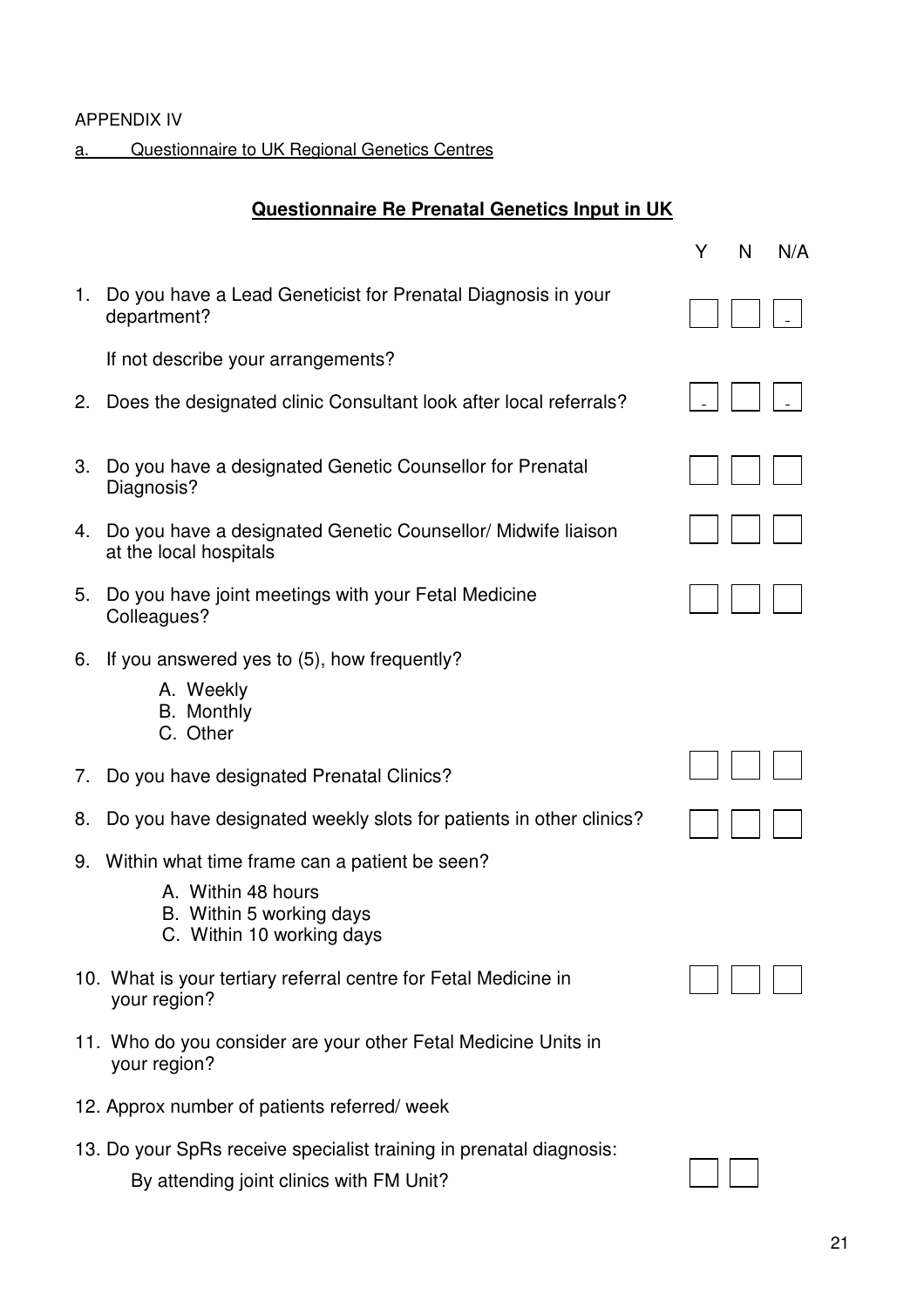By attending Prenatal Genetics Clinic? For how long?

By examining fetal post-mortems?

- 14. Are you involved with genetic diagnosis following an abnormal scan?
- 15. What arrangements are made for follow up by the Genetics team?
	- A. After TOP/IUD with PM
	- B. After TOP/IUD without PM
	- C. After a live birth
- 16. What do you feel are the deficiencies (if any) in your centre's provision?
- 17. If there are any deficiencies (Q.16), how do you think they could be rectified?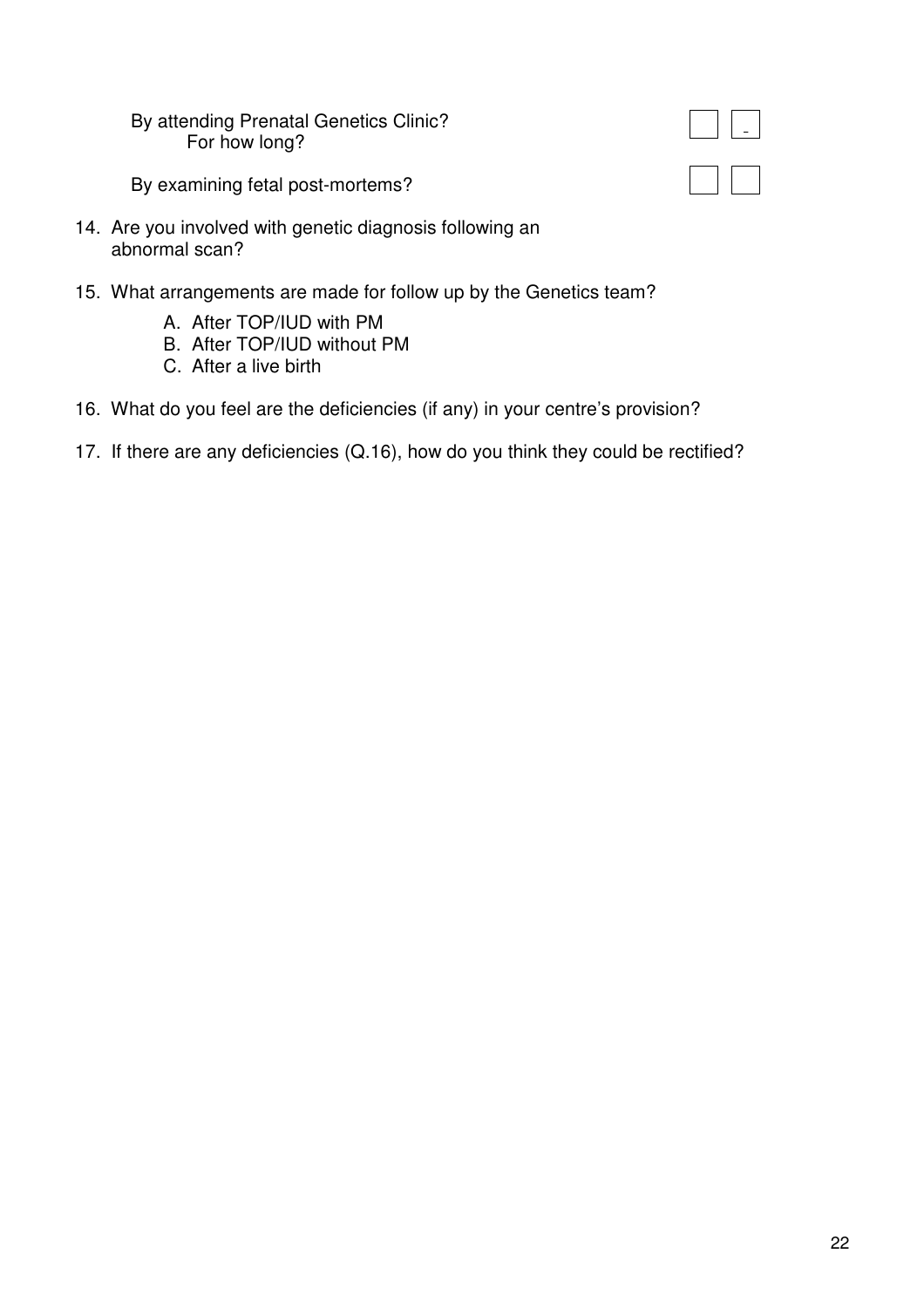#### b. Data: Survey of UK Regional Genetic Centres

#### **Demographics**

Responses from all 22 UK regional genetic centres were obtained. The survey (Appendix IVa) was conducted by face-to-face or direct telephone contact, with a representative from each centre directly questioned.

#### **Departmental Organisation**

Just over half (55%) of the UK's Regional Genetics Centres had no Lead Geneticist for prenatal diagnosis and in 70% referrals were handled by the designated Consultant for a particular local clinic. Designated Genetic Counsellor posts for prenatal diagnosis existed in only 60% of units and 55% had a designated Genetics Counsellor or Liaison Midwife at the local hospitals (mostly the latter). Some units had an efficient system of channelling referrals from the local hospitals to Clinical Genetics, frequently through the Antenatal Screening Co-ordinators and Genetic Counsellors.

Some units identified sub-optimal clinic organisation with inappropriate referrals sometimes added to the caseload. Most centres made the point that the follow-up of cases often proves difficult due to the regional nature of most genetic services, in some cases covering a very large geographical catchment area from offices that are usually located in tertiary centres.

#### **Service Delivery**

Most geneticists felt that their centre provided a satisfactory or good service for prenatal diagnosis for genetic disorders, even those centres with no designated Prenatal Genetics service. Centres without a designated service expressed an aspiration for development of new clinics to provide an enhanced specialised service, including the appointment of designated Genetic Counsellors.

There were marked differences between units regarding the numbers of patients seen and the caseload mix seen at the time of initial diagnosis (Fig. 1), which suggests that there is scope for many centres to provide an enhanced level of service. Patients were seen within 48 hours of referral in 60% of units, and the remainder seen within five days. Fifteen (63%) centres had designated prenatal clinics but only three of the seven other centres indicated having weekly slots for such patients in other clinics. Otherwise, patients were seen urgently in genetics centres' clinic rooms, or at the patient's local hospital where possible. Such arrangements preclude the Clinical Geneticist consulting the patient in close proximity to an Ultrasound Department.

There was also a substantial difference in the extent to which units proactively involve themselves in antenatal clinics. However, the less proactive units did not necessarily believe that the quality of their service was compromised.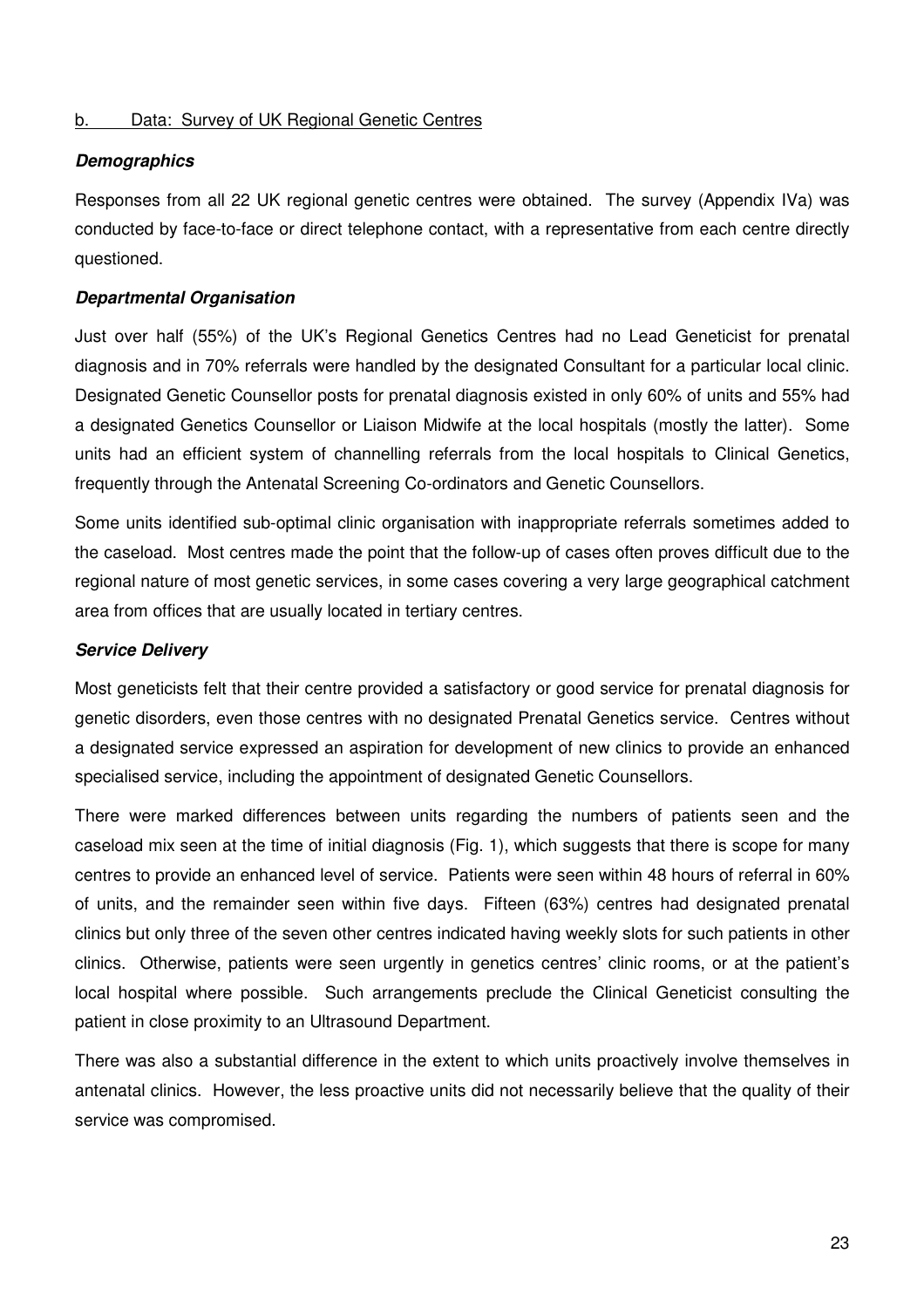

*Figure 1. Numbers of patient referrals per week across the 20 centres responding to the survey.* 

#### **Liaison and Joint Working**

Some centres described very good liaison and joint working arrangements, including regular joint Fetal Medicine management meetings. Figure 2 shows the frequency of these meetings. 70% of centres had regular joint meetings with Fetal Medicine colleagues, though these were almost all confined to tertiary FM Units. Liaison with small, peripheral, Maternity Units was generally poor, though these units would have small numbers of cases suitable for genetics input.



*Figure 2. Frequency of joint fetal medicine / Genetics meetings (n = 14)* 

Other centres highlighted difficulties in joint working arrangements, including the selection of inappropriate referrals cases for Clinical Geneticists. Some difficulties stem directly from the geographical constraints of relatively small departments providing a service over a large area with several FM Units within their region. Close liaison with all the FM Units was not possible, and as a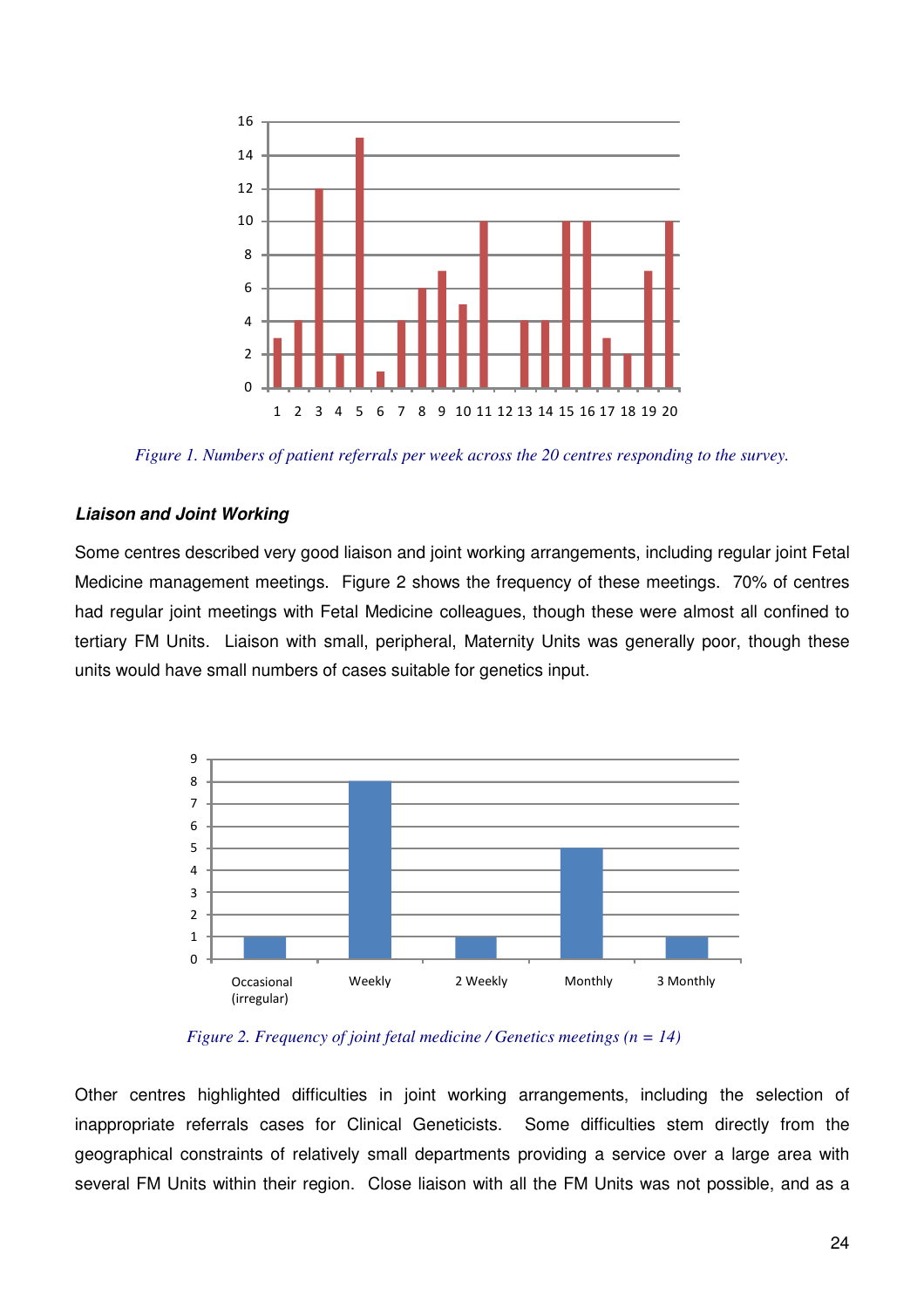consequence service delivery inequitable. Some centres expressed concern regarding a perceived reluctance for FM specialists to engage with them in the prenatal process, despite proactively seeking closer liaison, joint Fetal Medicine management meetings, and an enhanced role for Clinical Geneticists. In other centres Clinical Geneticists were frustrated that they were generally overcommitted and unable to attend Fetal Medicine meetings.

Figure 3 shows that Clinical Genetics are more likely to be involved if there has been a PM report following a TOP / IUD which supports the need for a genetics consultation. Rates of referral after an abnormal scan, or after an IUD / TOP without a PM, were lower (80%), whilst only 60% routinely receive a genetics follow-up in the period shortly after the live birth of a baby with abnormalities.



*Figure 3. Routine Genetics involvement following the diagnosis of a suspected abnormal fetus / neonate.* 

#### **Geographical Issues**

As stated, most Regional Genetics Centres are located within a tertiary referral centre and aim to provide their service over a large geographical region. However, this can lead to inequitable service delivery as well as poor follow-up and continuity of care.

For some regional centres the clinical service and genetics laboratories are located on completely different sites, sometimes in different towns/cities. In general, however, solutions are found to ensure good communication. More significantly, in a number of centres the location of three key components of the overall service – Fetal Medicine, Clinical Genetics and Fetal Pathology – are on separate sites, making close liaison difficult and joint meetings infrequent.

In general, geographical issues were seen as the most challenging problem for delivering ideal liaison and joint working practices in Prenatal Genetics.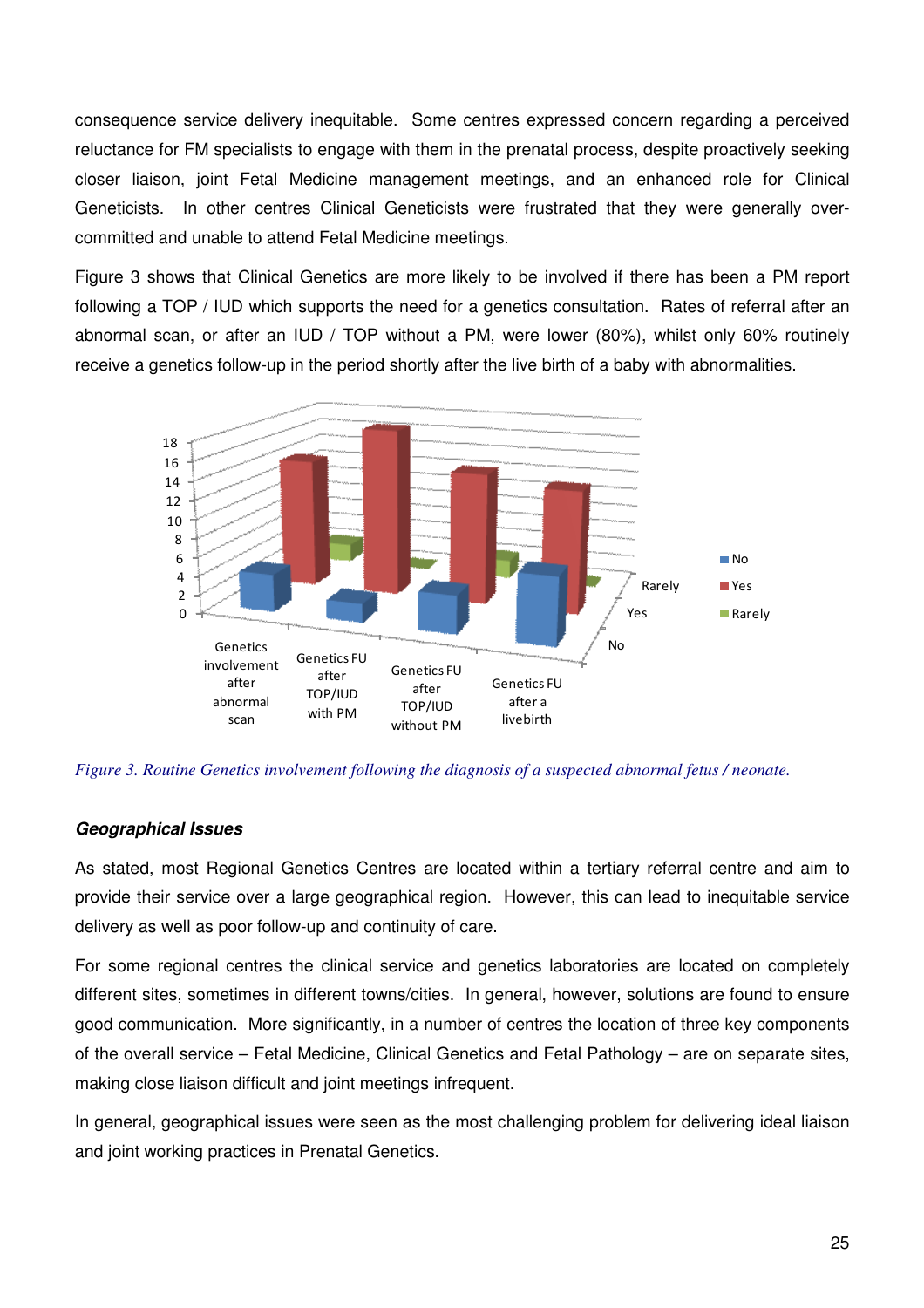## **Training and Education Issues**

Currently, SpRs in Clinical Genetics have no specific requirement to train in Prenatal Genetics. 70% of SpRs receive specialist training in prenatal diagnosis but those rotating through a structured programme are a minority. In many centres it is proving difficult for SpRs to achieve exposure to fetal post-mortem examinations, but some exposure is considered necessary for all trainees, and essential for those who wish to make Prenatal Genetics and/or dysmorphology their special interest.

There is a perceived need for more Prenatal Genetics teaching in peripheral units, for example to midwives—especially those in training (which matches the aspirations of the FMCH subgroup of the NSC).

There is a perceived need also for training days in Prenatal Genetics to be made available for trainees in Obstetrics & Gynaecology.

## **Fetal Pathology Services**

Good Fetal Pathology is a cornerstone of Prenatal Genetics. The current lack of satisfactory Fetal Pathology services is a national issue and was highlighted as an area of major concern. Almost all units stated a need for more liaison but fetal post-mortem examinations are often being performed well outside the region where the mother resides, reports may take a long time to come through, and interpretation of the information in reports can be difficult. Subsequent communication between Clinical Geneticist and Fetal Pathologist may be slow and unsatisfactory, and these arrangements limit training opportunities for Clinical Genetics SpRs.

#### **Additional Comments**

Prenatal Genetics is an acute work of a Regional Genetics Centre's activity. However, in some centres there appeared to be a reluctance of trainees and some consultants to fully embrace the challenge to enhance the service.

Close liaison between the two disciplines is essential and more flexibility within some units may be required. It is desirable that all units have joint meetings with Fetal Medicine, but where there are local geographical difficulties there should at least be provision for discussion of immediate management, as well as teaching and audit. Educational initiatives, for which there is an increased need generally, have enormous potential to improve the overall service. Fetal imaging technology is developing rapidly but adds a new dimension for multidisciplinary working, including challenges to the dysmorphology skills of Clinical Geneticists.

Genetic Counsellors based in peripheral hospitals have a potentially key role in maintaining good liaison and working arrangements, provided they maintain a profile with the FM or Obstetric Unit. Counsellors can be the key workers ensuring good follow-up, especially in the peripheral hospital that may be geographically distant from the hub of the Regional Genetics Centre.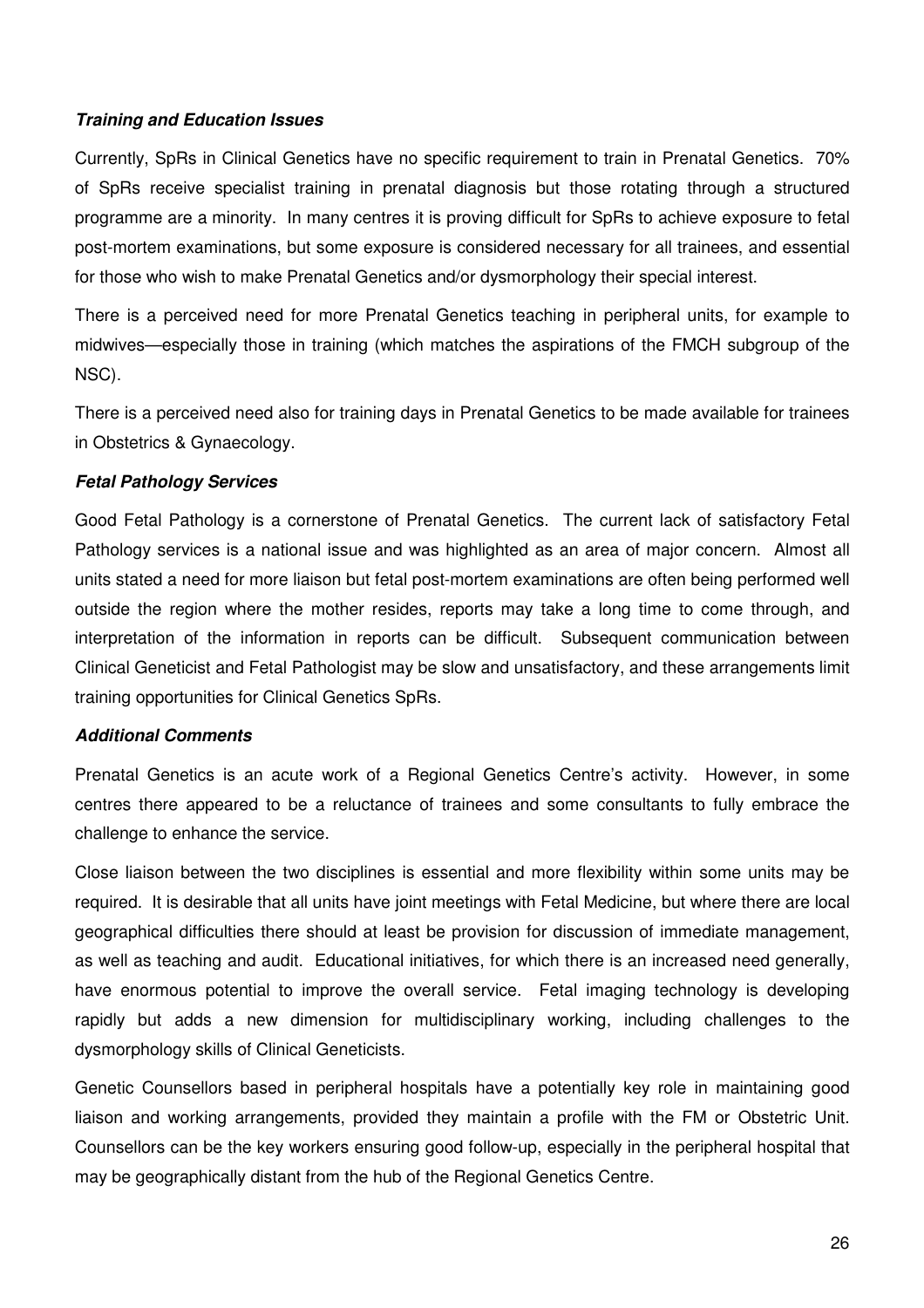## APPENDIX V

## a. Questionnaire to BMFMS Members

Please could you spend a few minutes answering the following questions.

On behalf of the Clinical Genetics Society the Prenatal Genetics Working Group has been set up to look at the working relationships between Obstetrics, Fetal Medicine and Clinical Genetics services. We would very much like to gauge the views of the providers of Fetal Medicine services as to the access, availability and usage of Clinical Genetics services. We will be reviewing existing guidelines and statements from national bodies on the subject and together with views from both clinical services will formulate a report of how best to take forward the inter-relationship between the two services.

## **Fetal Medicine and Genetics Brief Questionnaire**

Name of Unit:

| What are you?                          | SpR / Midwife / Subspeciality FM Trainee / FM Special Training Module Trainee<br>/FM Special Interest Obstetrician / Other |          |
|----------------------------------------|----------------------------------------------------------------------------------------------------------------------------|----------|
|                                        | 1. Does your unit have a tertiary Fetal Medicine Unit (FMU)?                                                               | Yes / No |
|                                        | 2. Are there subspecialty/special training module trainees in Fetal Medicine in your Unit? Yes / No                        |          |
|                                        | 3. If yes, do your Fetal Medicine Trainees attend Clinical Genetics Clinics or Meetings?                                   |          |
|                                        | Yes, for a specified training period / Yes, informally / No                                                                |          |
|                                        | 4. Does your Unit have routine joint Fetal Medicine/Clinical Genetics clinics?                                             | Yes / No |
| 5. Does your Unit have easy access to: |                                                                                                                            |          |
|                                        | Advice from a Clinical Geneticist                                                                                          | Yes / No |
|                                        | <b>Consultation with a Clinical Geneticist</b>                                                                             | Yes / No |
|                                        | A Genetic Nurse/Counsellor                                                                                                 | Yes / No |
|                                        | 6. Does your Unit have regular multidisciplinary meetings with a Clinical Geneticist/Genetics Dept?                        |          |
|                                        | Yes, weekly / Yes, monthly / No / Other                                                                                    |          |
|                                        | 7. Does your Unit have guidelines for referral to Clinical Genetic Services? Yes / No / Don't Know                         |          |

8. Do you consult with Clinical Genetics when a family history of a genetic disorder is recorded at the Antenatal Clinic? Regularly / Occasionally / Never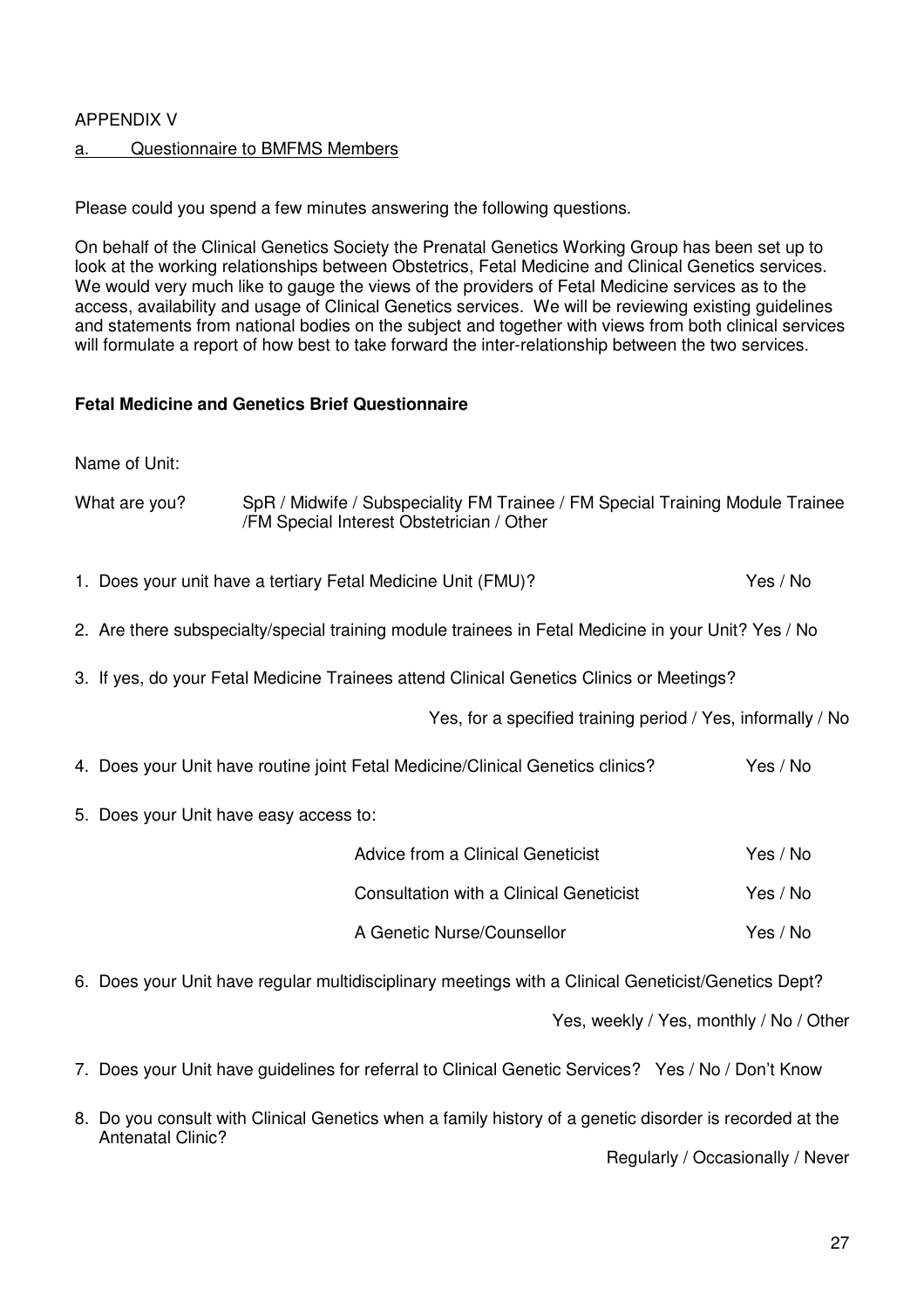9. Do you consult a Clinical Geneticist following the detection of fetal abnormalities?

Regularly / Occasionally / Never

10. When an abnormal fetus is terminated, does your unit notify Clinical Genetics in order that geneticists have an opportunity to examine the fetus prior to being sent for post-mortem?

Regularly / Occasionally / Never

11. Do you refer to a Clinical Geneticist/Genetic Counsellor following detection of a sex chromosome abnormality?

Always / Sometimes / Only if requested by the patient / No

12. Do you request molecular genetic tests without consulting Clinical Genetics?

Regularly / Occasionally / Never

- 13. Do you get feedback on your patients through the Clinical Genetics Department? Yes / No
- 14. Would you find a closer liaison helpful? The same state of the Second Ves / No
- 15. How do you think Clinical Genetics could more usefully contribute to Fetal Medicine Services?
- 16. Other Comments:

……………………………………………………………………………………………………………………… ………………………………………………………………………………………………………………………

Many thanks for your time and cooperation. There will be representatives of the group at each exit to collect your form at the end of this session.

Rob Sawdy BMFMS DGH Representative to the CGS Prenatal Genetics Working Group

Poole Hospital NHS Trust Longfleet Road Poole Dorset BH15 2JB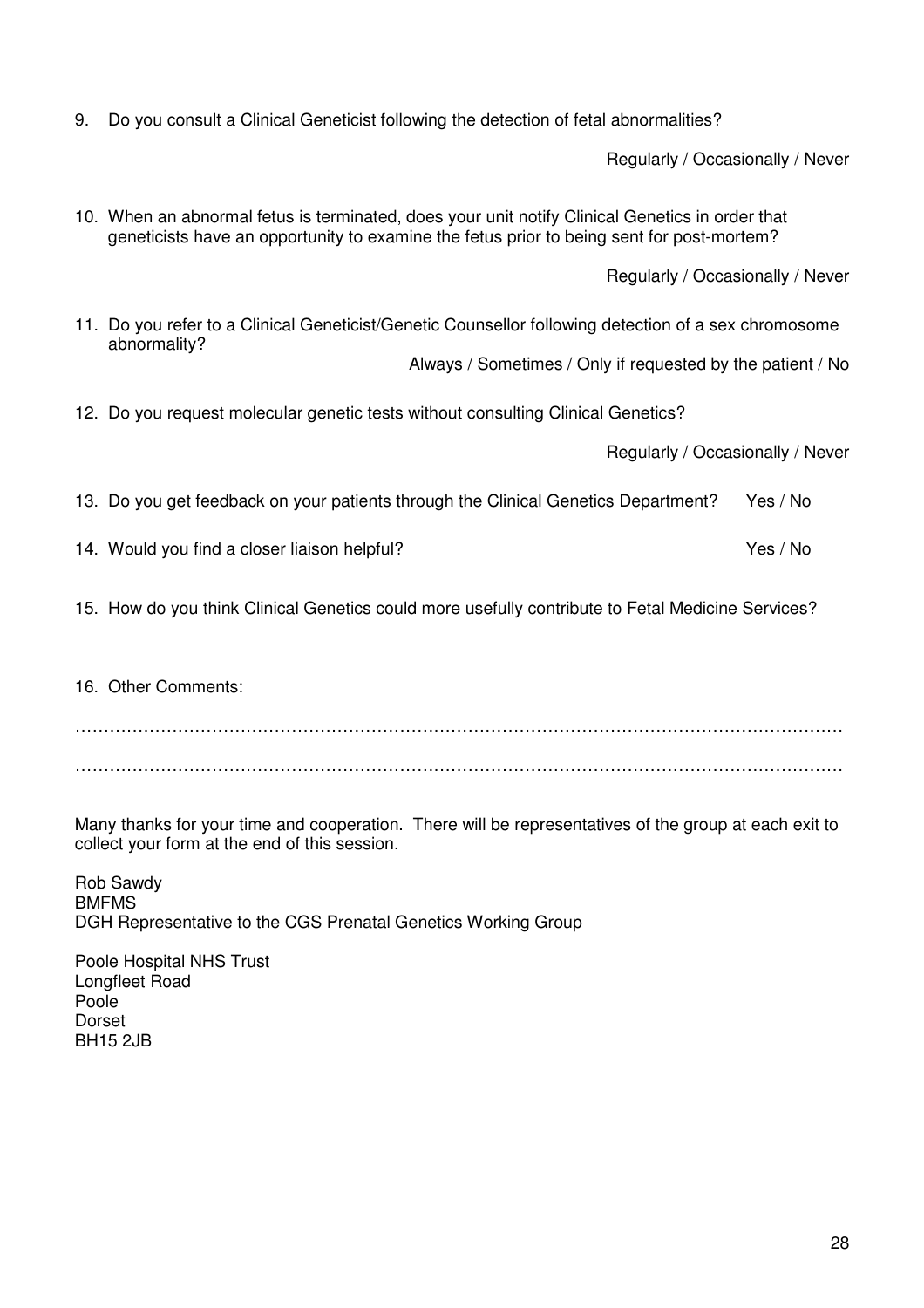#### b. Data: Survey of BMFMS Members

#### **Demographics of the Respondents**

All attendees of the BMFMS Conference in Cardiff, April 2006, were asked to complete a questionnaire (Appendix III) individually. In total 126 forms were returned, some completed by individuals, others by groups. Nineteen (15%) completed questionnaires failed to identify the unit of origin by name, which meant that the responses could not be correlated with their level of service (i.e. tertiary or non-tertiary). These were excluded from the analysis. The majority of the remaining 107 forms were completed by Consultant Obstetricians or Consultants with a special, or subspecialty, interest in Fetal Medicine, with a significant number completed by SpR trainees (Fig. 1).





## *Figure 1. Clinical grades of survey respondents*

A high proportion of respondents did not accurately identify the status of their own unit, i.e. whether tertiary (Fetal Medicine Unit—FM Unit) or non-tertiary (District General Hospital—DGH). FM Unit clinicians comprised 47% of the total but 35% of these did not accurately state that they were part of a tertiary service. Of the respondents from DGHs (53% overall), 52% erroneously recorded that they were part of a FM Unit. These apparent misconceptions extended across all grades of clinician. This may reflect a misunderstanding about the meaning of the term 'FM Unit'. There may also be a lack of clarity about the definition of a FM Unit.

#### **Liaison and Joint Working**

Most FM Unit respondents (63%) and half of DGH respondents noted that there were subspecialty or special interest training module trainees in their unit. The actual proportion of these in FM Units is likely to be much higher. The frequency with which these trainees attend genetics clinics or meetings is shown in Figure 2. It appears that training needs are largely satisfied.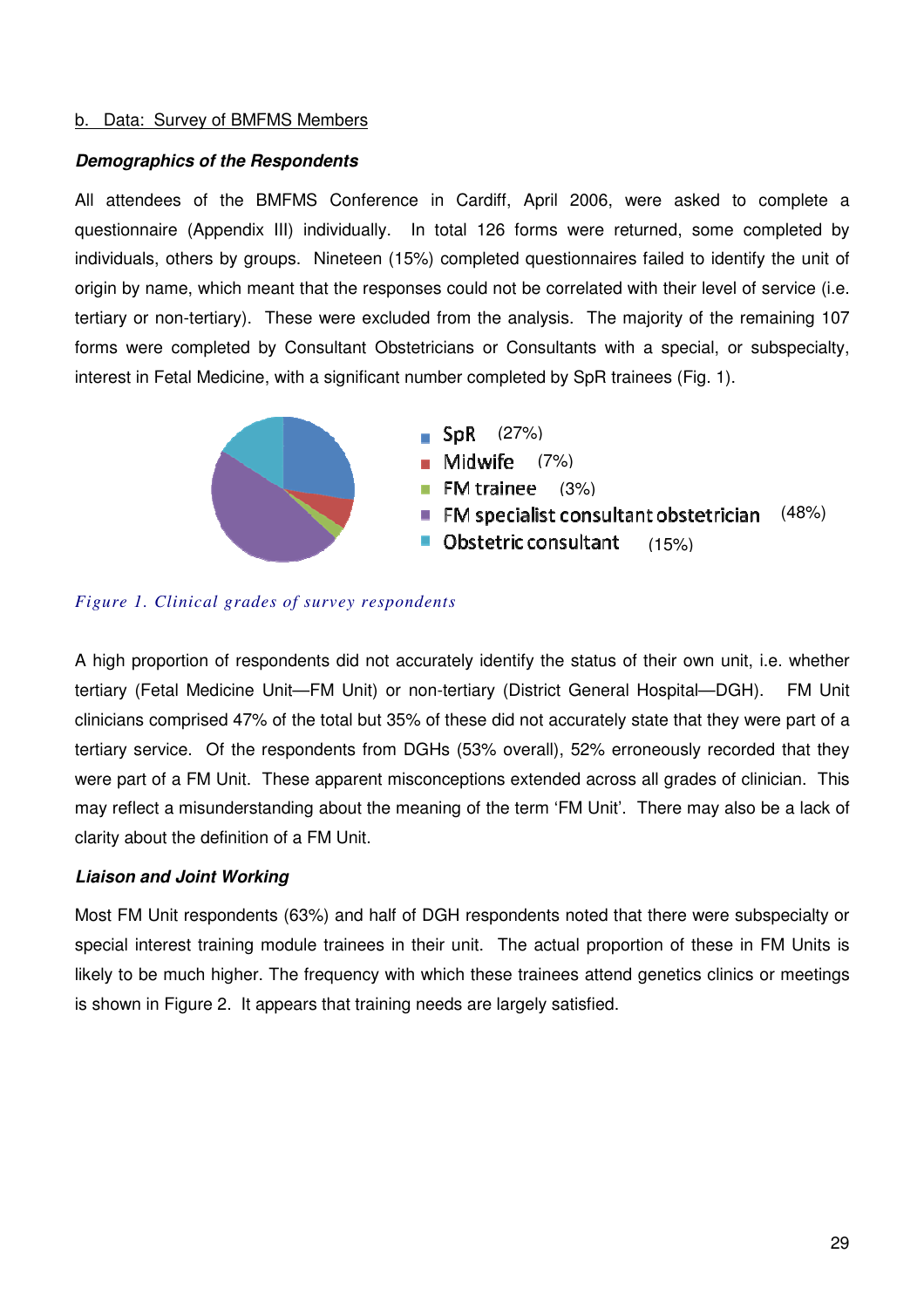

*Figure 2. Frequency FM trainees attendance at Genetics clinics or meetings. (Counts of responses).* 



*Figure 3. Prevalence of joint FM / CG clinics: Response counts in DGH and FM Units.* 

Clearly, from Figure 3 joint liaison is less prevalent in DGHs, though more than half of FM Unit responses stated that joint clinics were not in place. The geographical proximity of the two departments was considered a significant factor in determining the number and frequency of joint clinics and meetings.

Access to genetic services in both types of hospital setting was regarded as good and deemed uncomplicated. Most respondents stated that they had easy access to advice from a Clinical Geneticist or a consultation. However, easy access to a Genetics Counsellor was reported to be absent in 14% of DGH, and 8% of FM Unit, respondents.

18% of respondents did not know whether their units had guidelines for referral to CG services. This response was twice as common for FM Unit respondents, where barely more than a quarter of respondents were sure that such guidelines existed (Fig. 4).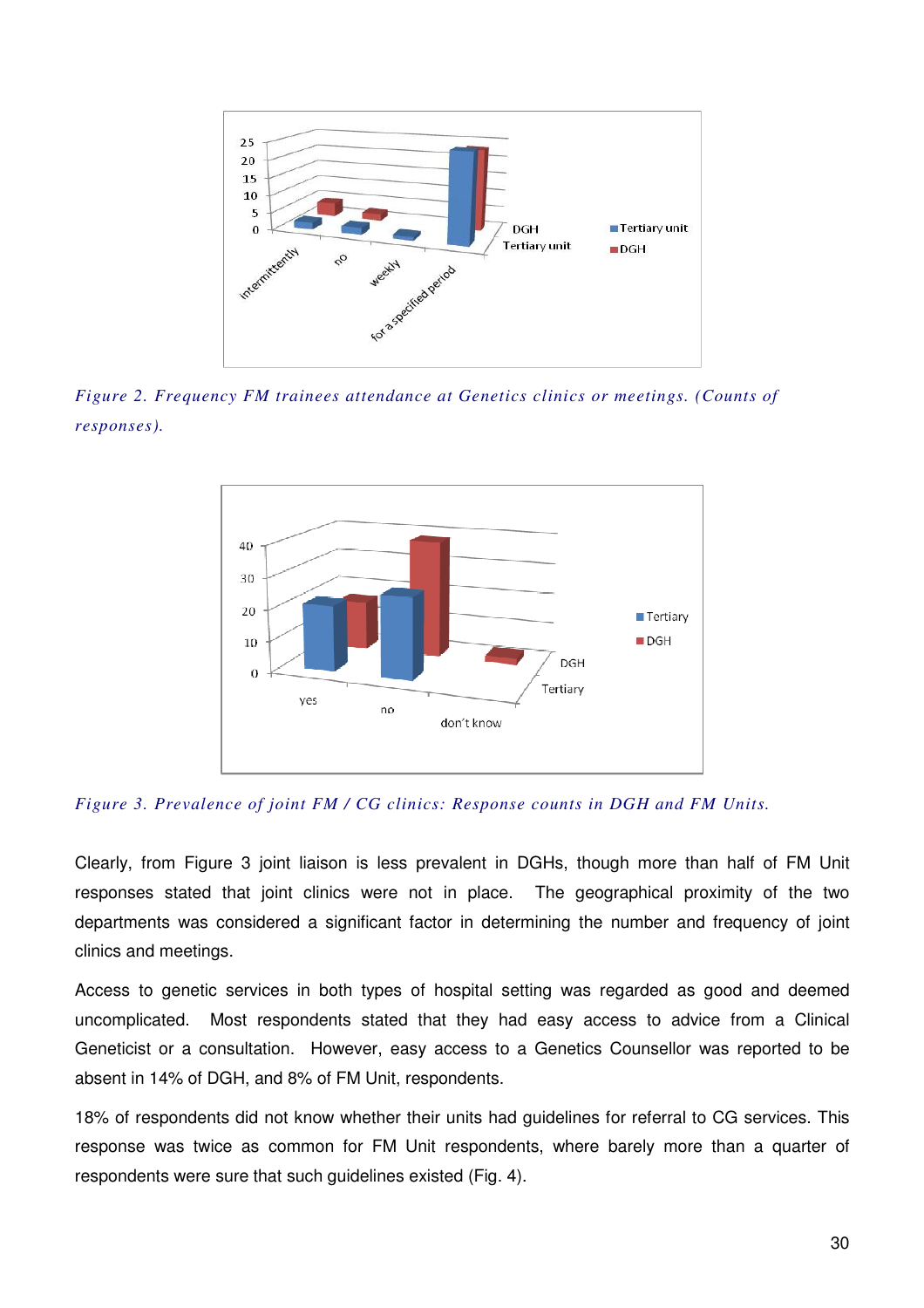

*Figure 4. Presence of referral guidelines to CG services within a department: Response counts in DGH and FM Units*.

#### **Reasons for Seeking Help from Geneticists**

Most respondents stated that they would consult Clinical Genetics when a family history of a genetic disorder was documented, though a quarter of these admitted they would do so only occasionally. A very similar pattern of responses was evident concerning referral to Clinical Genetics following the detection of a fetal abnormality. But more respondents highlighted that they would never, or only occasionally, notify Clinical Genetics when an abnormal fetus was terminated (in order for Clinical Geneticists to have an opportunity to examine the fetus prior to post-mortem) (Fig. 5).



*Figure 5. Proportion of respondents who would contact the Clinical Genetics service following the documentation of a positive family history for genetic disease at booking (left panel); or following detection of a fetal abnormality by ultrasound (right panel): Counts of responses between DGH and FM Units.*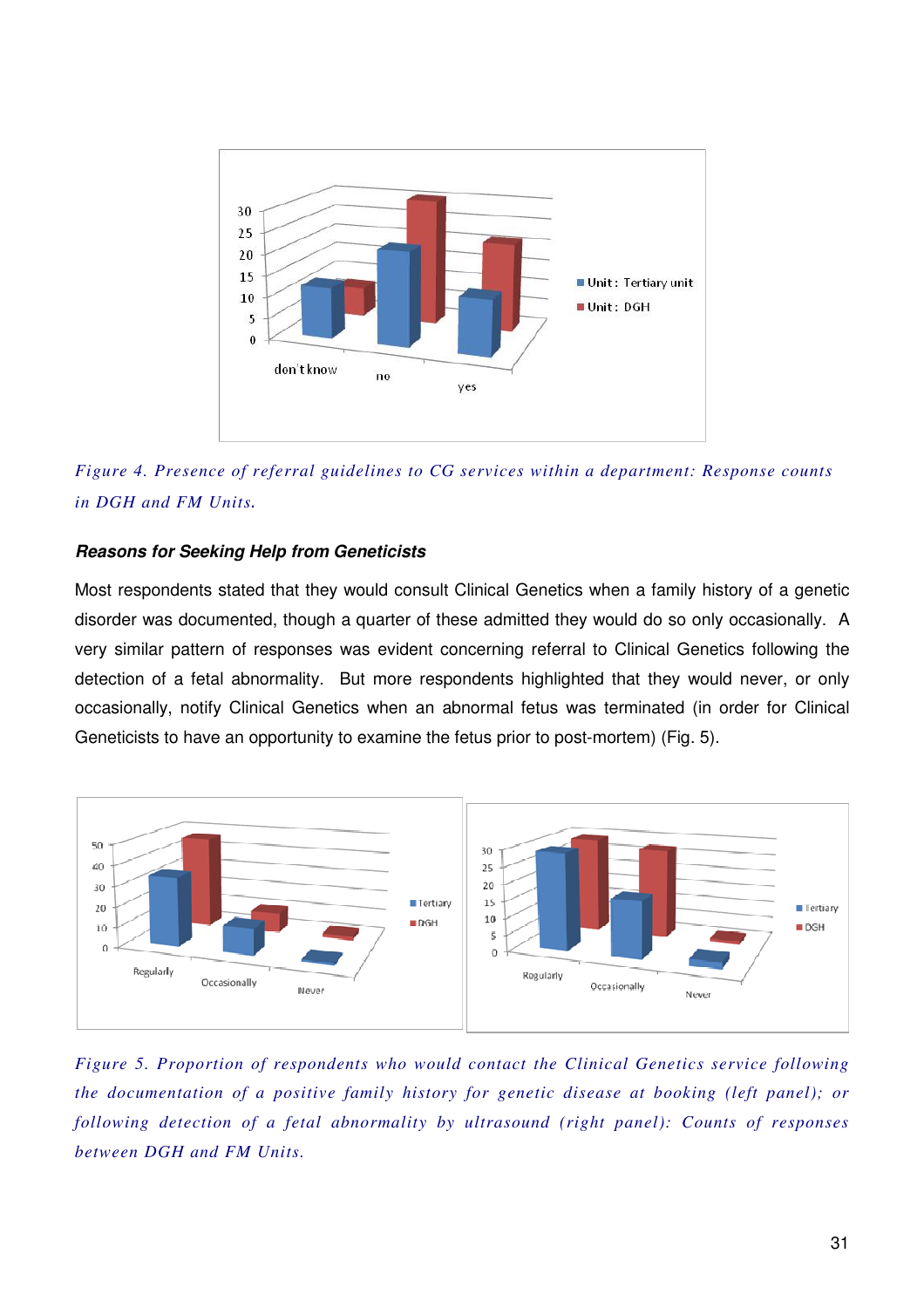Only 17% of responders said that they would refer to a Clinical Geneticist or Genetic Counsellor following the detection of a sex chromosome abnormality. A further 36% said that they would only do so if requested by the patient, and 47% indicated they would never do so (Figure 6). This low level of referral may be the result of respondents interpreting the question as a reference to lethal forms of Turner syndrome, rather than a broader interpretation that would include Klinefelter syndrome (47,XXY), 47,XXX syndrome, and 47,XYY syndrome. It was intended that the questionnaire covered all sex chromosome abnormalities but it may have been interpreted narrowly.



*Figure 6. Proportion of respondents who would make a referral to a Clinical Geneticist / Genetics counsellor following the diagnosis of a sex chromosomal abnormality: Counts of responses between DGH and FM Units.* 

Feedback (e.g. by letter) on the patients referred to Clinical Genetics was reported to be satisfactory by 87%. However, 63% of respondents agreed that they would find closer liaison helpful.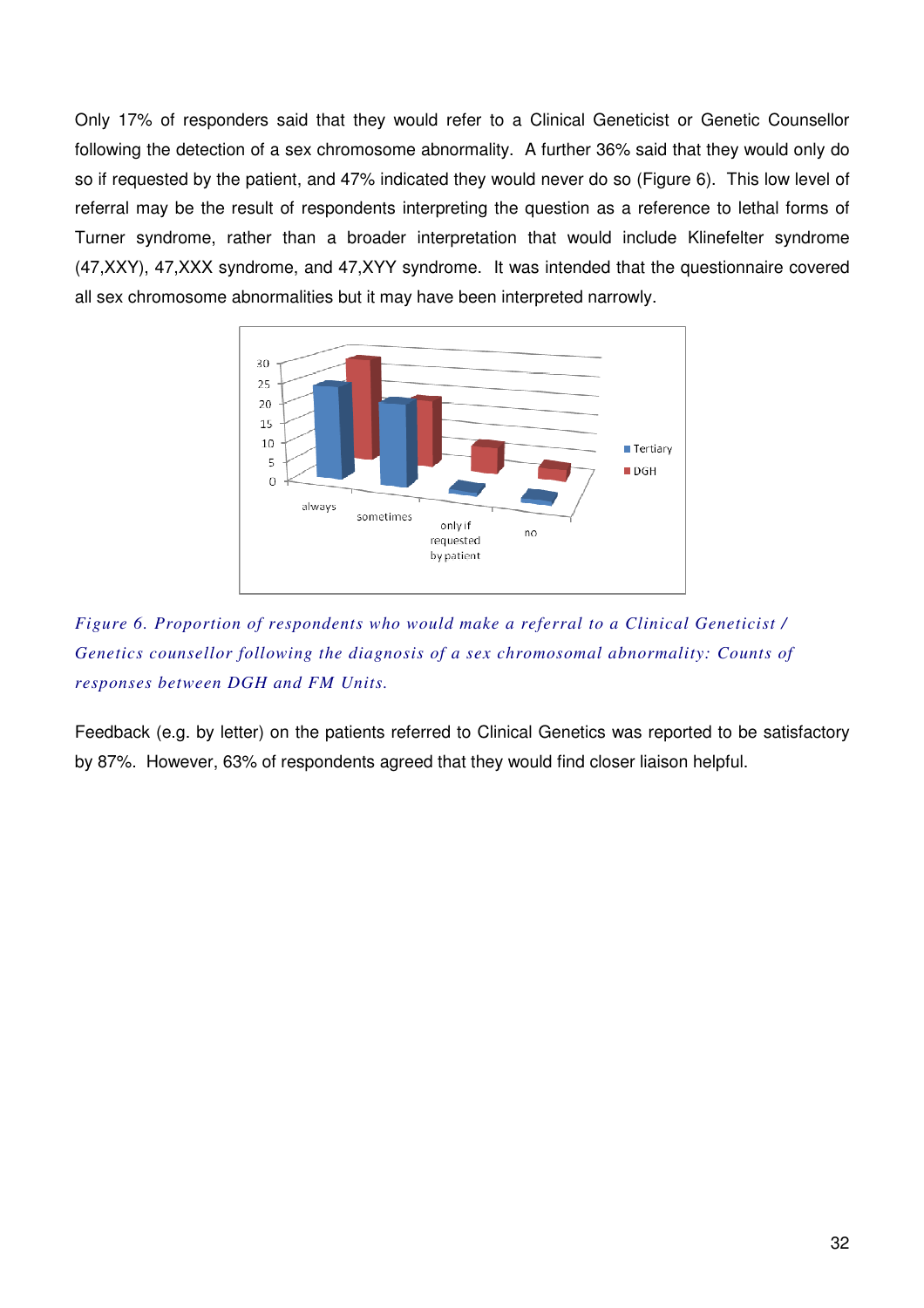## APPENDIX VI: EXAMPLE GUIDELINES

## a. Storage of Fetal Samples

[This guideline was researched and drawn up by the Bristol Genetics Laboratory, Southmead Hospital, Bristol, during 2005-06]

# **Guidelines for Storage of Fetal Samples for Diagnostic purposes**

**Storage of Samples:** Samples taken at TOP or post-mortem can be stored for diagnostic purposes in the form of frozen cell culture. This is advisable for:

Termination of pregnancy or miscarriage at, or after, 16 weeks for fetuses with a normal karyotype

With anomalies—single or multiple

Suspected genetic syndromes

Unexplained stillbirths or IUDs

At the request of the Clinical Geneticist, Pathologist, Fetal Medicine Unit

**Duration of Storage:** For as long as possible or indefinitely.

**Consent:** Consent for storage of cell lines is not needed according to recent legislation. On the issue of consent, the recommendations are

**In the case of fetuses less than 24 weeks**, specific consent is not legally required. However, it is recommended that for ethical reasons, consent should be taken for testing and storage of tissue for diagnostic purposes.

**In the case of fetuses 24 weeks or more**, consent taken for post-mortem also includes consent for tissue sampling, appropriate testing on the samples and storage of cell lines for diagnostic purposes. This should be highlighted by the person taking consent. There is evidence that post-mortem reveals additional information in 20 – 40 % of cases. This should also be highlighted during the consent taking process.

**Consent for testing using the cells stored in liquid nitrogen** must be sought separately. This can be done at a later stage when the couple are seen in clinic by the Clinical Geneticist for information about recurrence risks. Although, the couple should be informed about this when consent for storage or post-mortem is taken.

**Consent is usually taken by:** The referring obstetrician.

**Consent can be given by:** Any qualifying relative.

On the cytogenetic request forms, please indicate that storage of cells is required and that consent has been taken.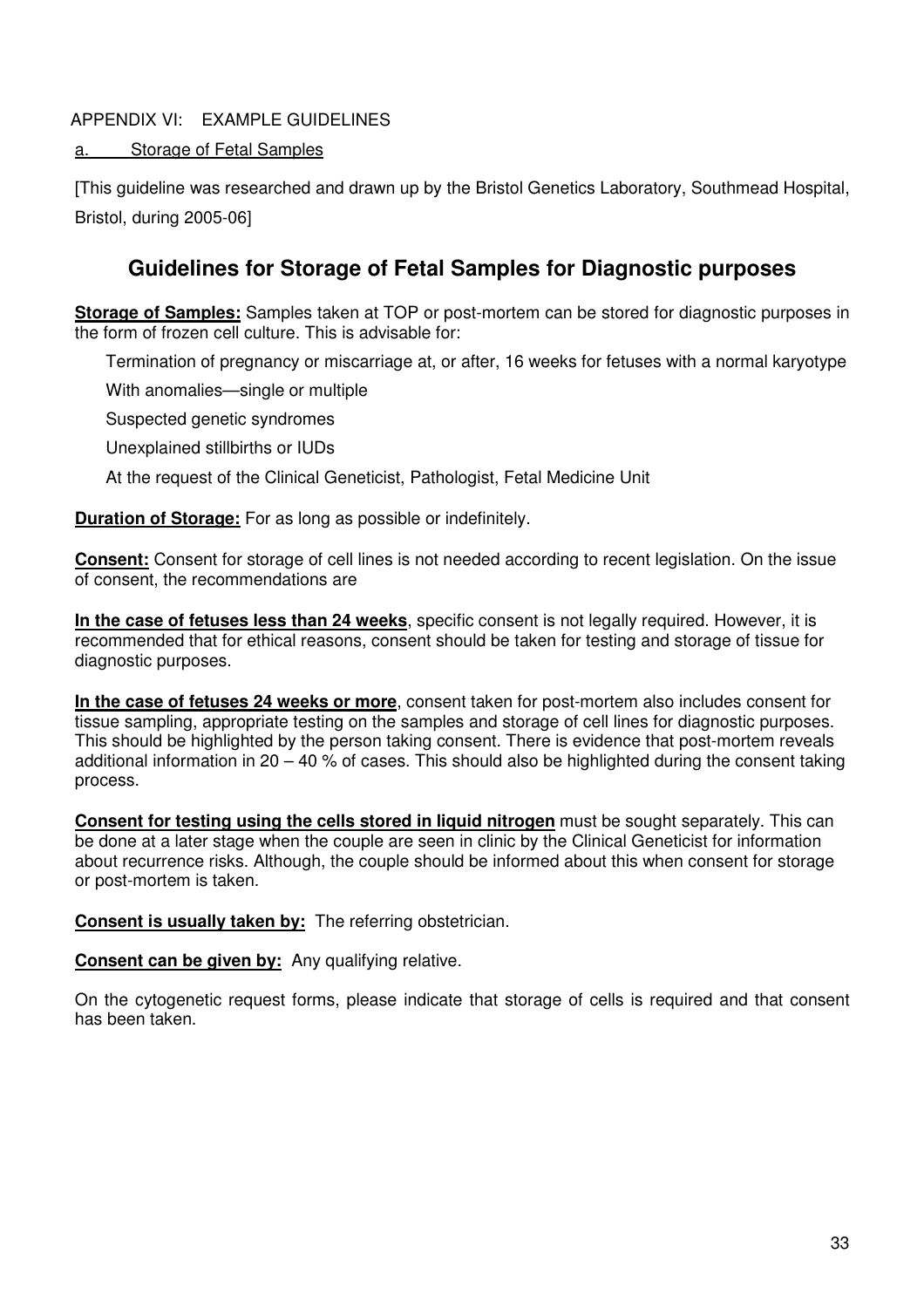## b. Antenatal Referrals to the Genetic Service

[This guideline was drawn up by the Prenatal Genetics Group for the purpose of this report]

# **Guidelines for Antenatal Referrals to the Genetic Service**

## **1. Family History**

Family, or personal, history of a genetic, or suspected genetic, disorder including non-specific learning disability.

## **2 Chromosome Abnormalities**

Chromosome abnormality detected by invasive prenatal diagnosis, except trisomy 13, 18 and 21. Includes: All sex chromosome abnormalities except lethal 45,X (Turner syndrome)

- i. Chromosome mosaicism
- ii. Chromosome translocations (except known balanced familial translocations)
- iii. Chromosome inversions, deletions, duplications and markers

## **3. Ultrasound Abnormalities**

The finding of ultrasound abnormalities may lead to referral to a tertiary fetal medicine centre for a second opinion and a Clinical Genetics referral may be appropriate at the same time. If no tertiary ultrasound appointment is requested, unexplained multiple congenital abnormalities should be referred to the Regional Genetics Centre for a diagnostic opinion.

## **4. Prenatal Diagnosis**

In those patients requiring DNA or enzyme diagnosis, or prenatal diagnosis for a known chromosome rearrangement, the Clinical Genetics Department should be informed ahead of invasive testing so that the laboratory performing the test will be appropriately informed and prepared with the correct probes when the sample arrives.

## **5. Free Fetal DNA Tests**

Fetal Sexing by free fetal DNA at 8-9 weeks gestation for women at risk of X-linked or sex-limited disorders who are requesting diagnostic CVS.

## **6. New Genetic Technologies and Tests**

Genetic technologies are evolving rapidly and new tests may have become available since a patient last had contact with a genetic department. Therefore, even in cases that appear to have a clear management pathway, contact and/or referral may result in the use of new technologies or tests. The results may modify diagnosis, genetic risk counselling, management, and possibly therapeutic intervention for the benefit of the mother and/or child.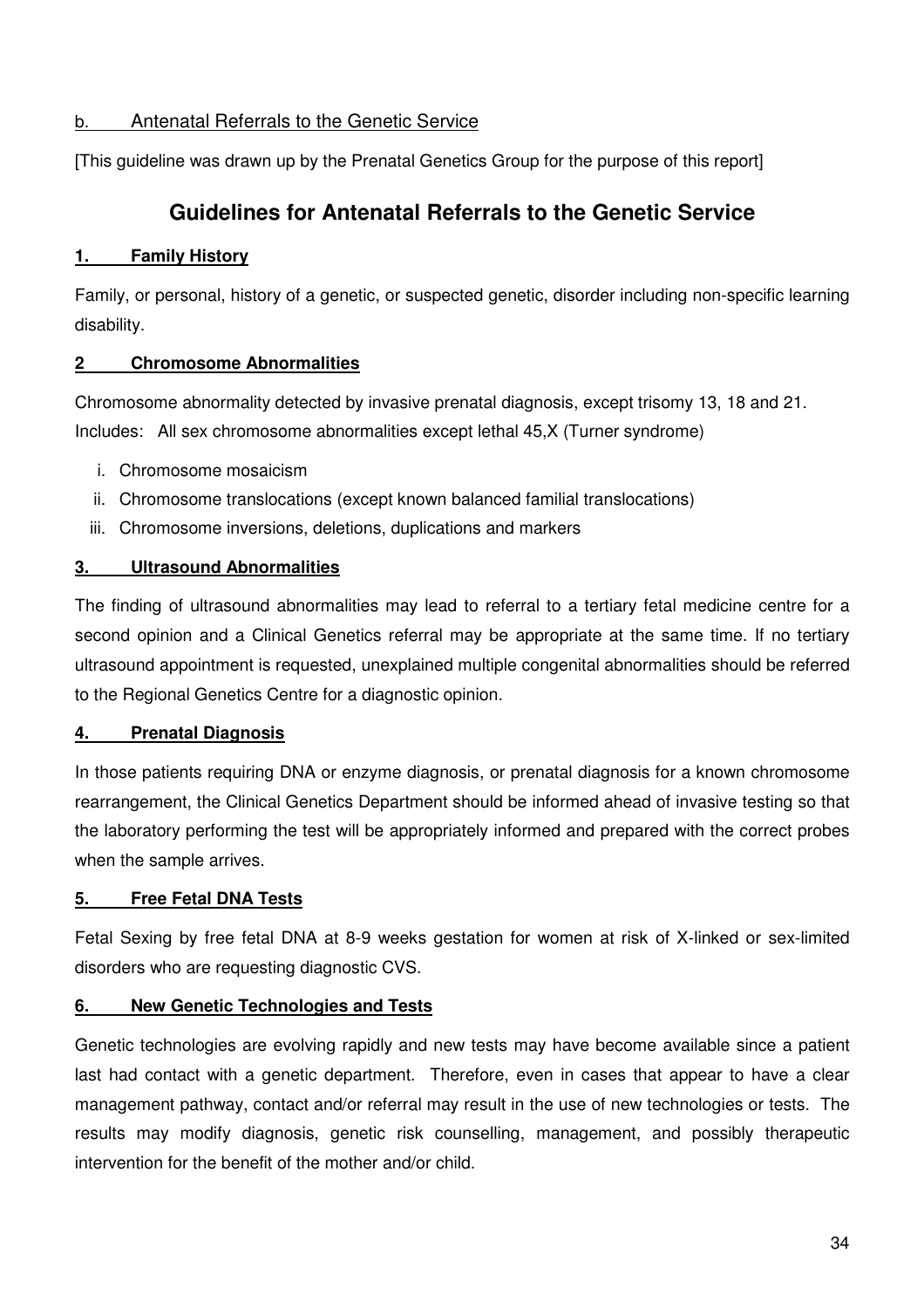# MEMBERSHIP OF THE PRENATAL GENETICS GROUP

| <b>Valerie ARMSTRONG</b>                                                                      | Regional Antenatal & Child Health Screening Coordinator<br>Government Office of the South East<br><b>Bridge House</b><br>1 Walnut Tree Close<br><b>GUILDFORD</b><br>GU1 4GA                                                       |
|-----------------------------------------------------------------------------------------------|-----------------------------------------------------------------------------------------------------------------------------------------------------------------------------------------------------------------------------------|
| Patricia BOYD                                                                                 | <b>Clinical Geneticist</b><br>National Perinatal Epidemiology Unit<br>University of Oxford<br>Old Road<br>Headington<br><b>OXFORD</b><br>OX3 7LF                                                                                  |
| Lyn CHITTY                                                                                    | Consultant & Reader in Genetics & Fetal Medicine<br><b>Clinical Molecular Genetics Unit</b><br>Institute of Child Health<br>30 Guilford Street<br><b>LONDON</b><br>WC <sub>1</sub> N <sub>1EH</sub>                               |
| <b>Jo HARCOMBE</b>                                                                            | National Education Lead, Antenatal & Newborn Programmes<br>National Screening Committee (NSC)<br>Unit G1, The Innovation Centre<br>University of Exeter<br><b>Rennes Drive</b><br><b>EXETER</b><br>EX4 4RN                        |
| <b>Tessa HOMFRAY</b>                                                                          | <b>Consultant in Medical Genetics</b><br>St George's Hospital Medical School<br><b>Cranmer Terrace</b><br><b>LONDON</b><br><b>SW17 0RE</b>                                                                                        |
| Alec McEWAN<br>(British Maternal and Fetal Medicine<br>Society / RCOG representative)         | Consultant in Fetal and Maternal Medicine<br>Department of Obstetrics & Gynaecology<br>Queen's Campus<br>Nottingham University Hospitals Trust<br>Derby Road<br><b>NOTTINGHAM</b><br>NG7 2UH                                      |
| <b>Robert SAWDY</b><br>(British Maternal and Fetal Medicine<br>Society / RCOG representative) | Consultant Obstetrician & Gynaecologist<br>Poole General Hospital<br>Longfleet Road<br><b>POOLE</b><br><b>BH15 2JB</b>                                                                                                            |
| Eamonn SHERIDAN                                                                               | Senior Lecturer in Clinical Genetics<br>Section of Genetics, 9th Floor<br>Leeds Institute of Molecular Medicine<br>Wellcome Trust Brenner Building<br>St James's University Hospital<br><b>Beckett Street</b><br>LEEDS<br>LS9 7TF |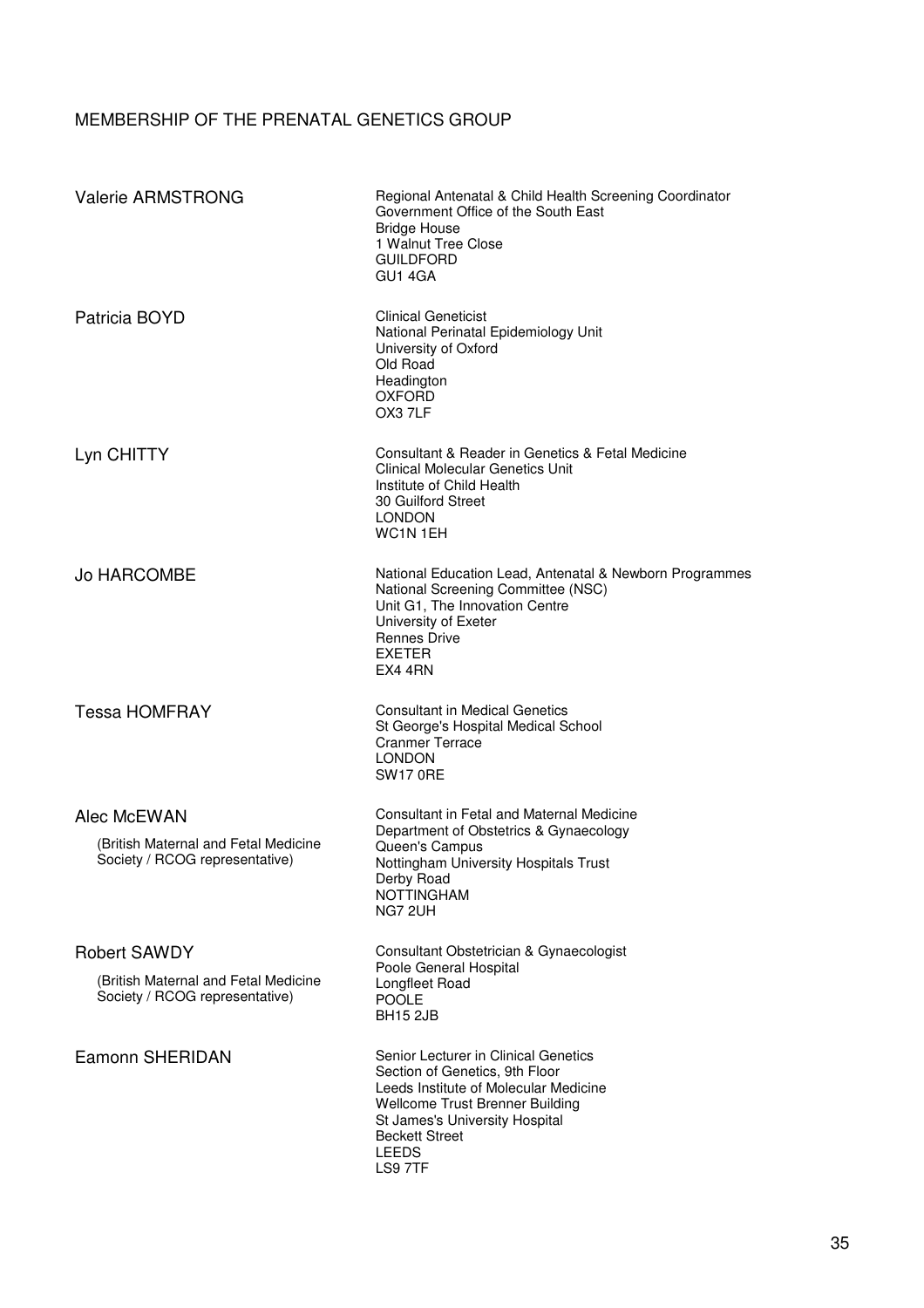| <b>Sally TAFFINDER</b>  | Genetic Counsellor<br>Great Ormond Street Hospital for Children<br><b>Great Ormond Street</b><br>LONDON<br>WC1N 3JH                                                                                         |
|-------------------------|-------------------------------------------------------------------------------------------------------------------------------------------------------------------------------------------------------------|
| Peter TURNPENNY (Chair) | Consultant Clinical Geneticist &<br>Honorary Senior Clinical Lecturer, Peninsula College of Medicine & Dentistry<br>Royal Devon & Exeter Hospital (Heavitree)<br>Gladstone Road<br><b>EXETER</b><br>EX1 2ED |
| Diana WELLESLEY         | <b>Head of Prenatal Genetics</b><br><b>Wessex Clinical Genetics Service</b><br>Princess Anne Hospital<br>Coxford Road<br>SOUTHAMPTON<br>SO16 5YA                                                            |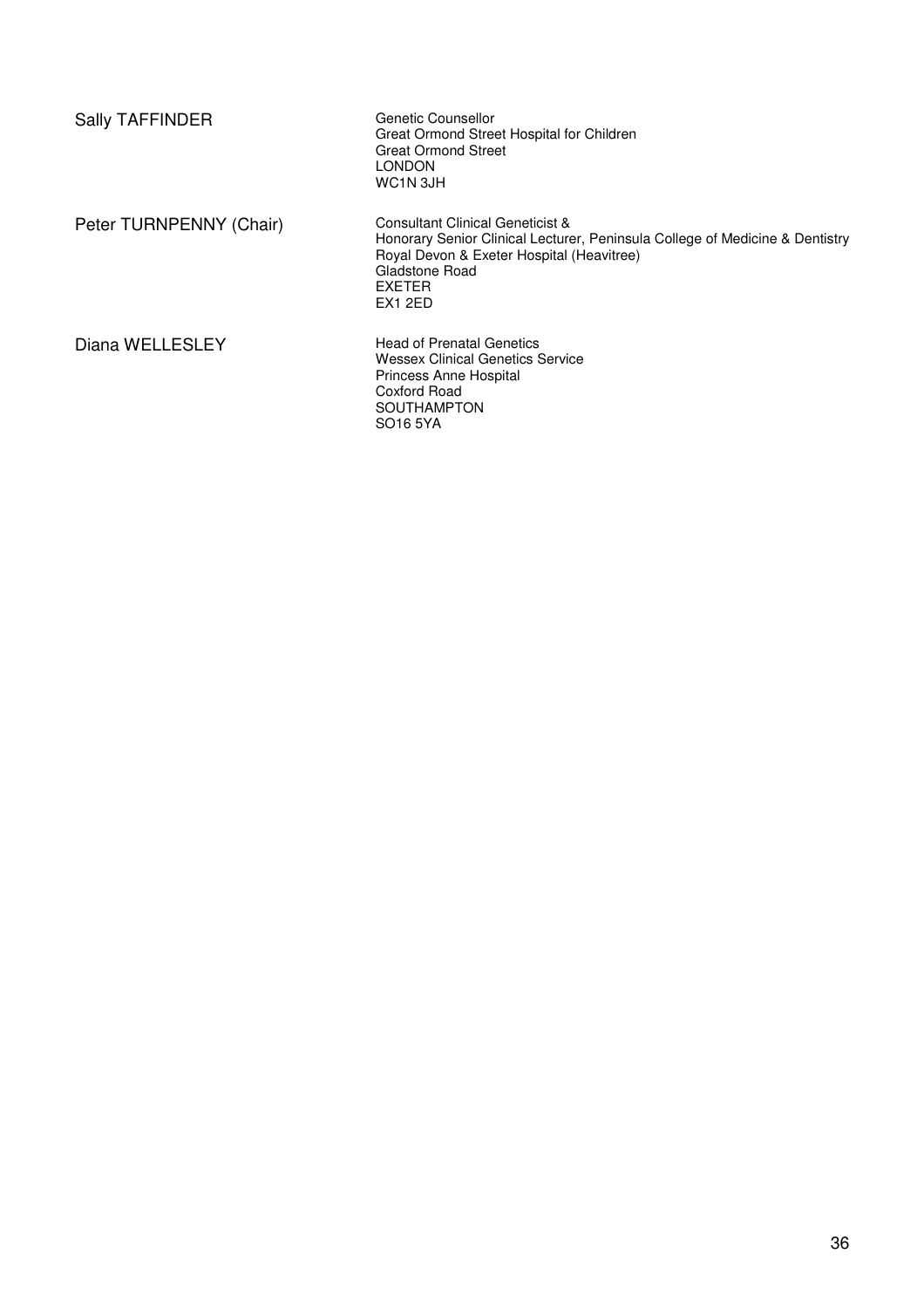## ACKNOWLEDGEMENTS

The Group is grateful to:

UK Regional Genetic Centres, and Members of the BMFMS, for their responses to the respective questionnaires

Royal College of Midwives

Nursing and Midwifery Council

Dr Leema Robert, SpR in Clinical Genetics, Exeter, and the Genetics Laboratory, Southmead Hospital, Bristol, for the work put into producing a Guideline on Storage of Fetal Samples (Appendix IV)

Dr Emma Kivuva, Consultant Clinical Geneticist, Exeter, for constructive comments on the draft report